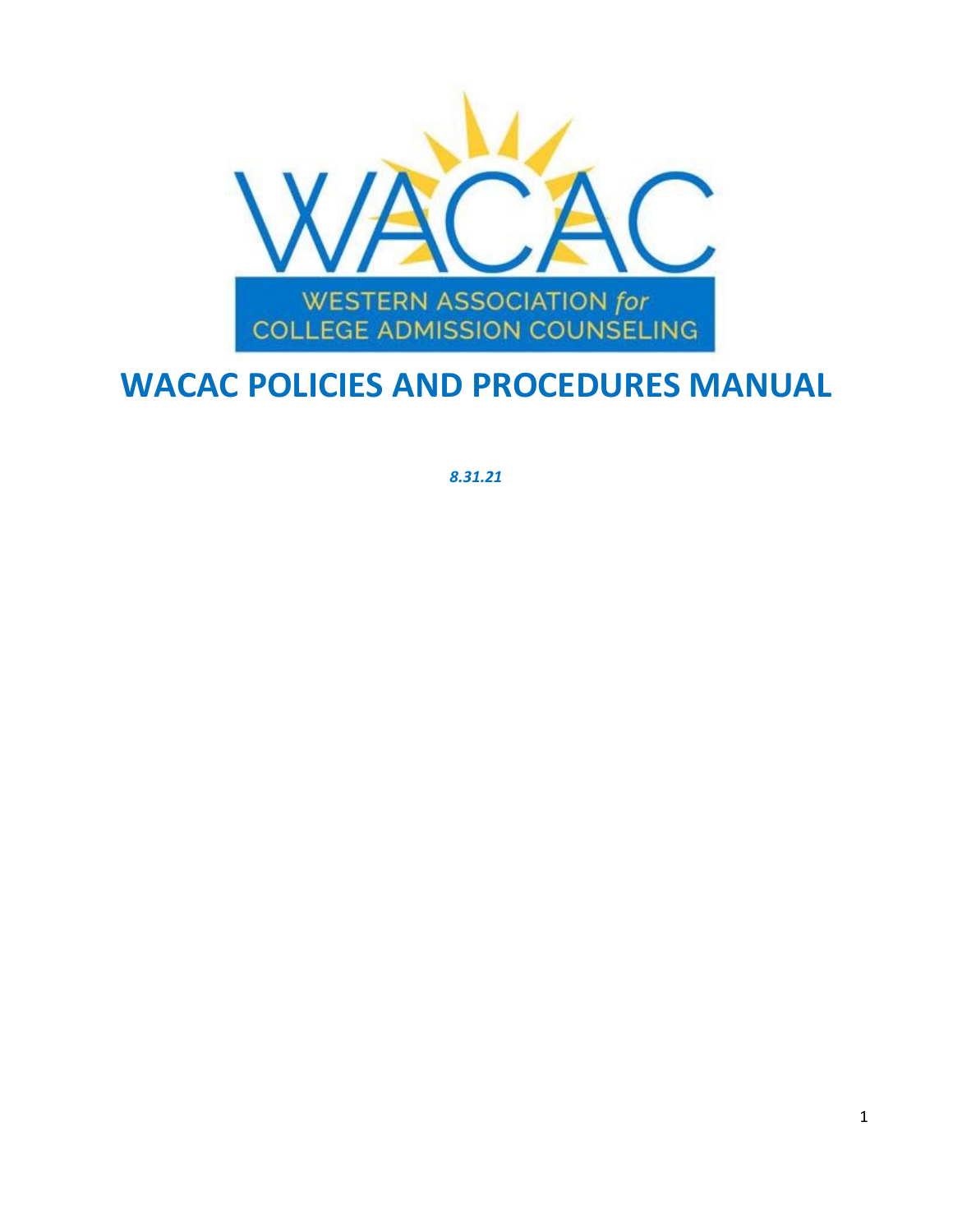## **Table of Contents**

| Introduction                                                                | 3  |
|-----------------------------------------------------------------------------|----|
| <b>History</b>                                                              | 4  |
| <b>Executive Board Elected Positions and Job Descriptions</b>               | 5  |
| <b>President</b>                                                            | 5  |
| <b>President-Elect</b>                                                      | 6  |
| <b>Past President</b>                                                       | 7  |
| <b>Treasurer</b>                                                            | 8  |
| <b>Secretary</b>                                                            | 10 |
| <b>Assembly Delegates</b>                                                   | 11 |
| <b>Executive Board Committees: Appointed Positions and Job Descriptions</b> | 12 |
| <b>Admissions Practices</b>                                                 | 12 |
| <b>College Fairs</b>                                                        | 13 |
| Communications                                                              | 14 |
| Conference                                                                  | 15 |
| Development                                                                 | 16 |
| <b>Governance and Nominations</b>                                           | 17 |
| <b>Government Relations</b>                                                 | 18 |
| Inclusion, Diversity, Equity and Access                                     | 19 |
| <b>Inter-Association</b>                                                    | 20 |
| Membership                                                                  | 21 |
| <b>Nevada Interests</b>                                                     | 22 |
| <b>Oversight Committee</b>                                                  | 23 |
| <b>Professional Development</b>                                             | 24 |
| <b>Transfer Advocacy</b>                                                    | 25 |
| Executive Board Ad-Hoc Committees: Appointed Positions and Job Descriptions | 26 |
| <b>Past Presidents' Council</b>                                             | 27 |
| <b>Employee Job Descriptions</b>                                            | 28 |
| <b>Forms</b>                                                                | 31 |
| <b>Technology Use Policies</b>                                              | 32 |
| <b>Fiscal Policies</b>                                                      | 33 |
| Bylaws of the Western Association for College Admission Counseling          | 34 |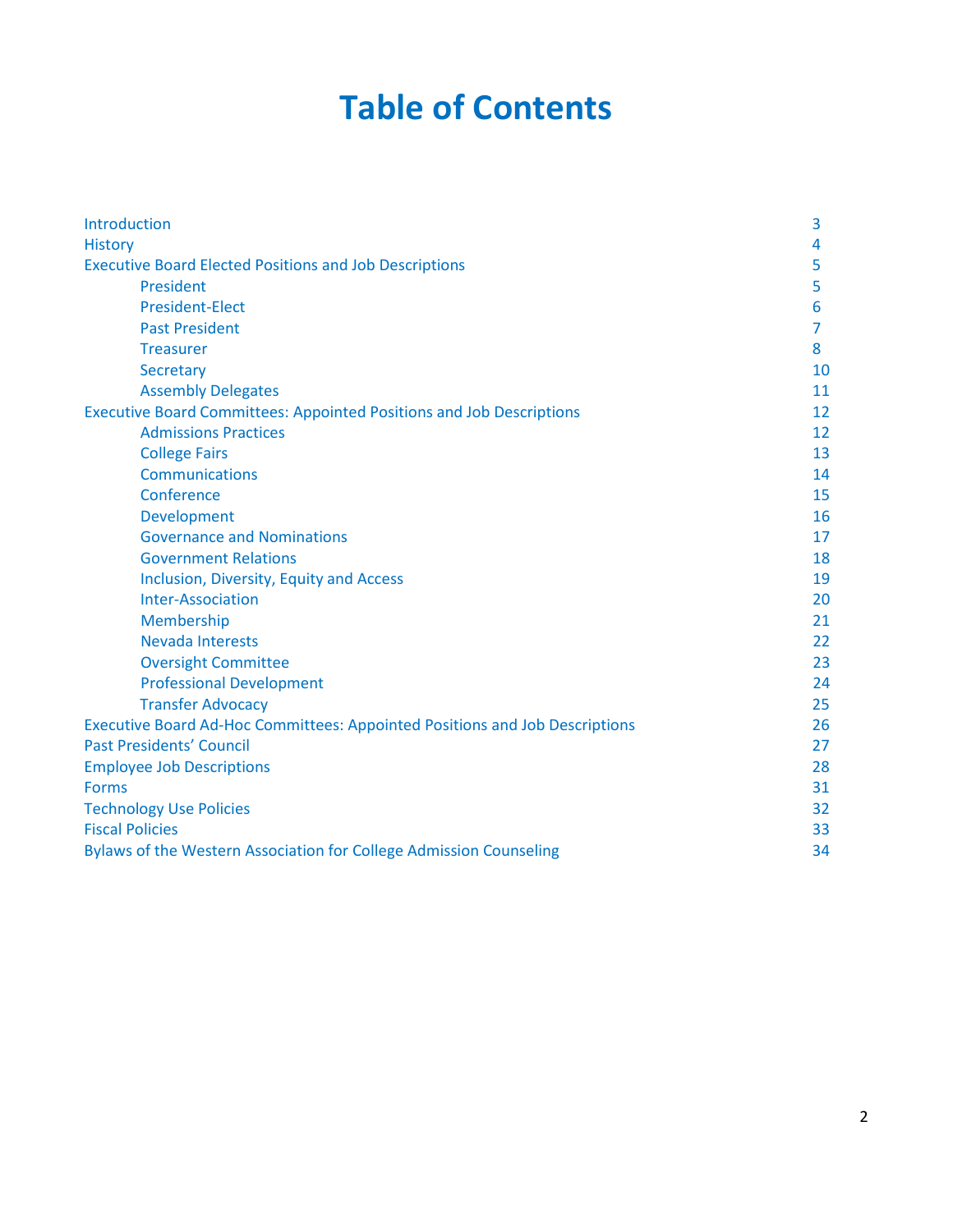## **Introduction**

The Western Association for College Admission Counseling (WACAC) supports and advances the work of counseling and enrollment professionals from California and Nevada as they help all students realize their full potential, with emphasis on freshman and transfer transitions to higher education and attention to access and equity for all students.

WACAC is a 501c3 Non-Profit organization governed by the laws and regulations of the State of California. WACAC is a regional affiliate of the National Association for College Admission Counseling (NACAC).

The Federal Tax Identification number is: 95-3086724. The fiscal year for the Association is July 1 through June 30.

The Membership year for the Association runs July 1 through June 30. There is no grace period for memberships, and we do not prorate dues. All memberships expire June 30.

The mailing address for the Association is:

WACAC 2629 Foothill Blvd. #124 La Crescenta, CA 91214

The cell phone number is: 818.541.9296

WACAC maintains a Non-Profit mailing permit with the USPS: #347, San Mateo Post Office.

#### **WACAC Office Approved Out-of-Office Dates**

The WACAC Office shall be closed during the following recognized holidays: Memorial Day 4th of July Labor Day Thanksgiving Holiday (Wednesday to Friday) Winter Holiday (Two weeks that shall encompass the 2 days prior to the Christmas holiday and two days after New Year's)

In addition, the WACAC Executive Assistant (EA) shall have 12 days of vacation per fiscal year that must be approved two weeks in advance. While out-of-office, the EA shall put an out-of-office message that includes the contact information for the current President for any immediate issues.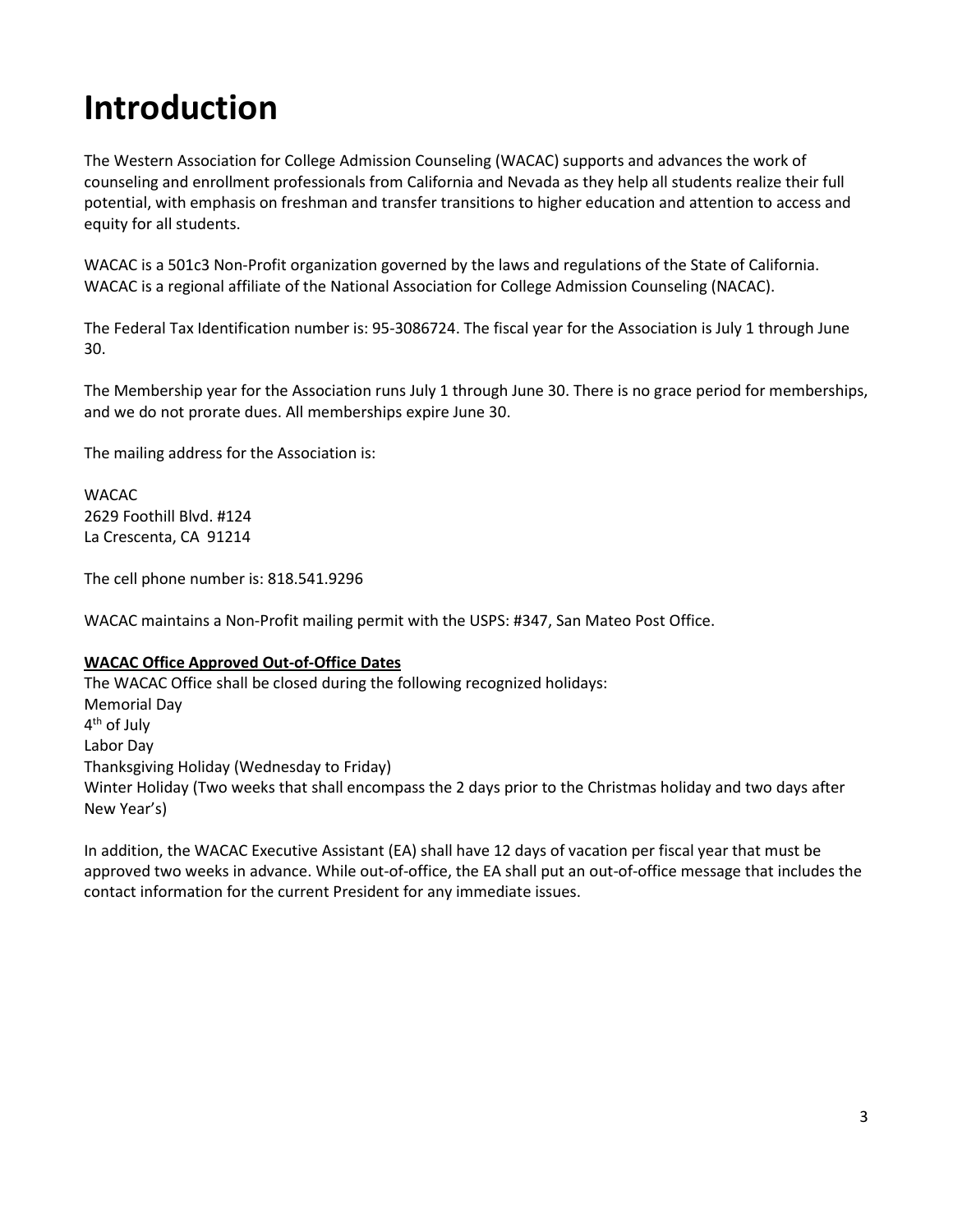## **History**



Beginning in the fall of 2020, the Governance and Nominations committee, led by Immediate Past-President Lauren Cook, began the arduous effort of revising the WACAC bylaws. This initiative was begun after recommendations from NACAC upon the conclusion of the Department of Justice investigation. In light of the streamlined NACAC and State of California compliant bylaws, the more prescriptive portions of previous bylaws were moved to a separate document, the Policies and Procedures Manual (PPM).

While the bylaws are designed to be evergreen and to require minimal alterations and amendments, the PPM is in fact organic and designed to be changed as the association, Executive Board and profession itself changes.

This document will be reviewed and updated annually every summer during the Annual Board Retreat.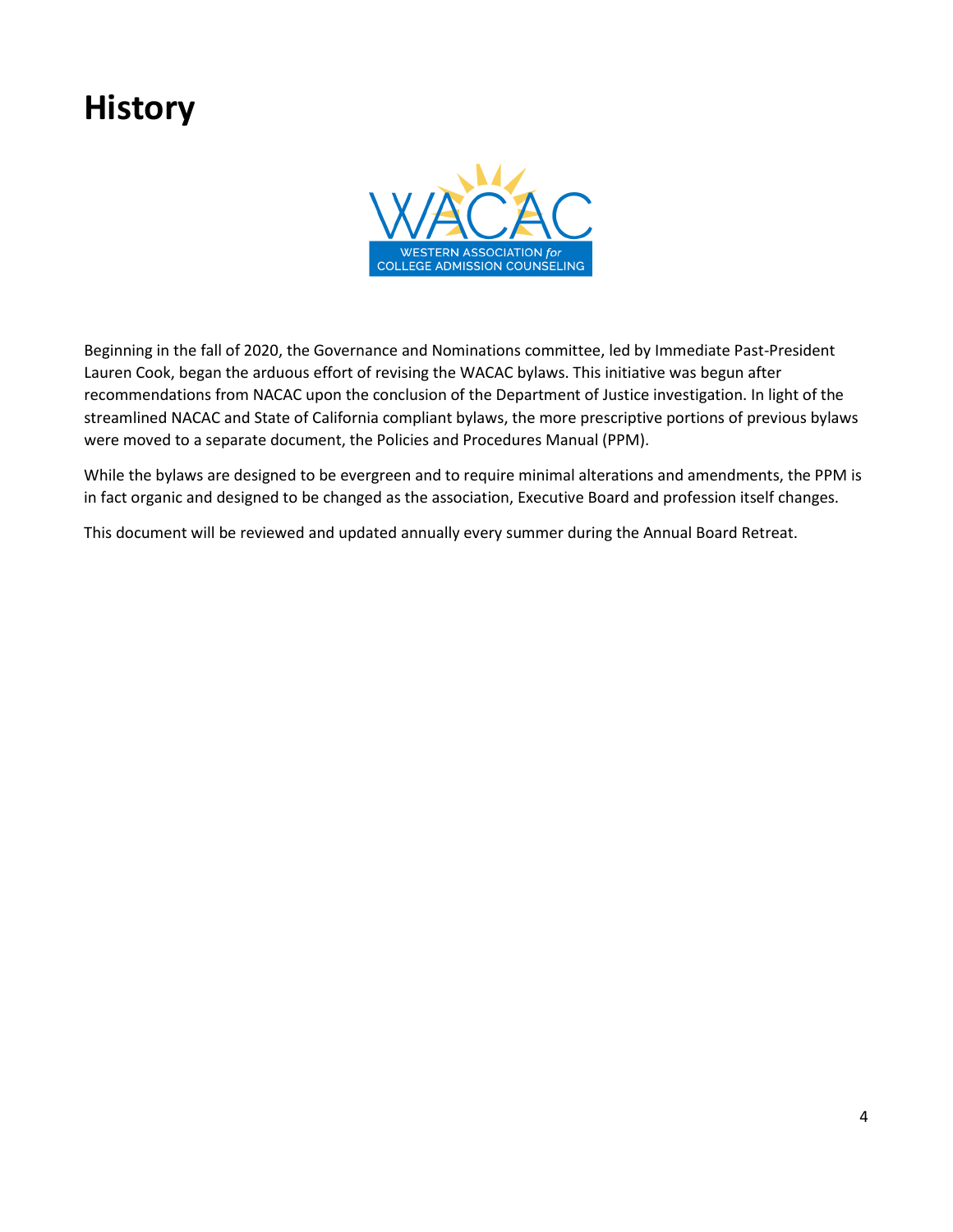# **Elected Positions & Job Descriptions**

## **PRESIDENT**

#### **LENGTH OF SERVICE: 3 YEARS**

Member of Presidential Trio (President-Elect, President, Past President). Elected as President-Elect by voting Membership: Year One as President-Elect, Year Two as President, Year Three as Past President.

#### **REQUIREMENTS TO SERVE:**

Must obtain written Supervisors' Approval as Candidate for President-Elect and re-confirm organizational support annually.

Must complete Conflict of Interest Form to disclose potential conflicts annually.

Must complete Participation Agreement annually to acknowledge required meetings and responsibilities of the position.

Must attend 2-Day Board Retreat and 4 additional board meetings (September, December, February, Annual Conference) annually.

Must attend NACAC LDI each summer (3).

Must be a Voting Member of both WACAC and NACAC.

**OBJECTIVE/GOAL:** To oversee the day-to-day operations of the Association. To promote the Mission Statement of the association.

#### **RESPONSIBILITIES:**

- Work cooperatively with President-Elect and Past President in decision-making.
- Supervise the daily operations of the association and compliance with federal, state and regulatory issues.
- Approve and sign all contracts, in conjunction with Committee Chairs, for the association.
- Call, preside over, and prepare the agenda for meetings of the Executive Board.
- Call and preside over meetings of the general membership.
- Mentor specific board committees as decided by Presidential Trio, with awareness of special skills, talents and interests of other Presidents.
- Serve as an ex officio member of all WACAC committees.
- Serve as NACAC Assembly Delegate.
- Serve as primary liaison with NACAC.
- Serve a one-year term and succeed to the office of Past-President.
- Appoint standing and ad-hoc committee chairs, after consultation with appropriate chair and Presidential Trio.
- Serve as Co-Chair with Treasurer of the Oversight Committee.
- Complete annual reviews of the Executive Assistant and any other employees of the association.

**ADDITIONAL INFORMATION:** Email address: [wacacpresident@wacac.org.](mailto:wacacpresident@wacac.org) Assume other responsibilities as directed by the General Membership and the Executive Board.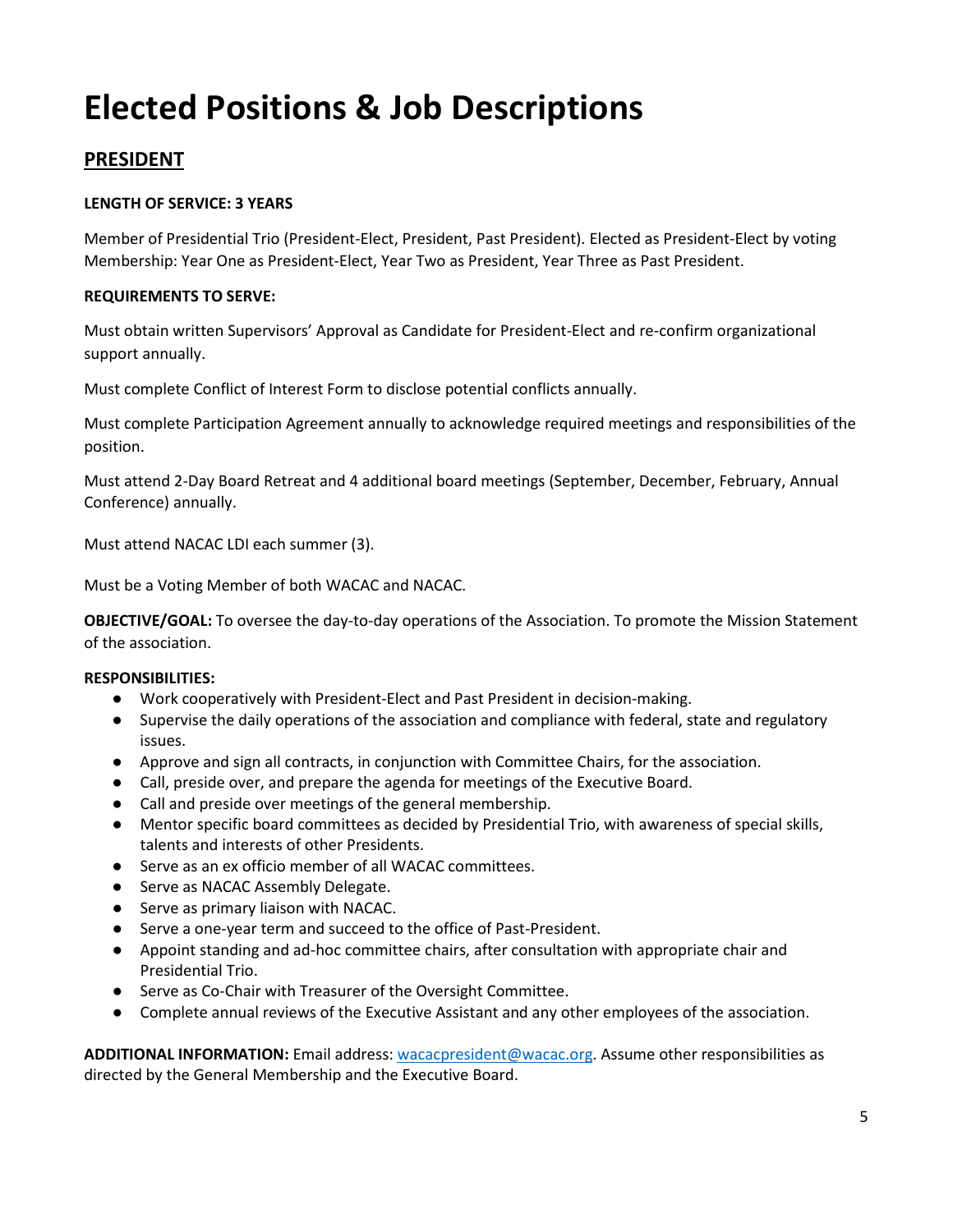### **PRESIDENT-ELECT**

#### **LENGTH OF SERVICE: 3 YEARS**

Member of Presidential Trio (President-Elect, President, Past President). Elected as President-Elect by voting Membership: Year One as President-Elect, Year Two as President, Year Three as Past President.

#### **REQUIREMENTS TO SERVE:**

Must obtain written Supervisors' Approval as Candidate for President-Elect.

Must complete Conflict of Interest Form to disclose potential conflicts annually.

Must complete Participation Agreement annually to acknowledge required meetings and responsibilities of the position.

Must attend 2-Day Board Retreat and 4 additional board meetings (September, December, February, Annual Conference) annually.

Must be a Voting Member of both WACAC and NACAC.

Must have previously served on the Board as a Committee Chair or Delegate.

Must attend NACAC LDI each summer (3).

**OBJECTIVE/GOAL:** To learn the responsibilities associated with being President and to plan the Annual Conference. To promote the Mission Statement of the association.

#### **RESPONSIBILITIES:**

- Work cooperatively with President and Past President in decision-making.
- Serve as NACAC Assembly Delegate.
- Mentor specific board committees as decided by Presidential Trio, with awareness of special skills, talents and interests of other Presidents.
- Assist with appointment of standing and ad-hoc committee chairs, after consultation with appropriate chair and Presidential Trio.
- Serve as a member of the Oversight Committee.
- Serve as Co-Chair for the Annual Conference with the primary role being that of theme development and determining Keynote and NACAC Speakers.
- Serve as Chair of Committee to determine future conference sites.

**ADDITIONAL INFORMATION:** Email address: [wacacpreselect@wacac.org.](mailto:wacacpreselect@wacac.org) Assume other responsibilities as directed by the President.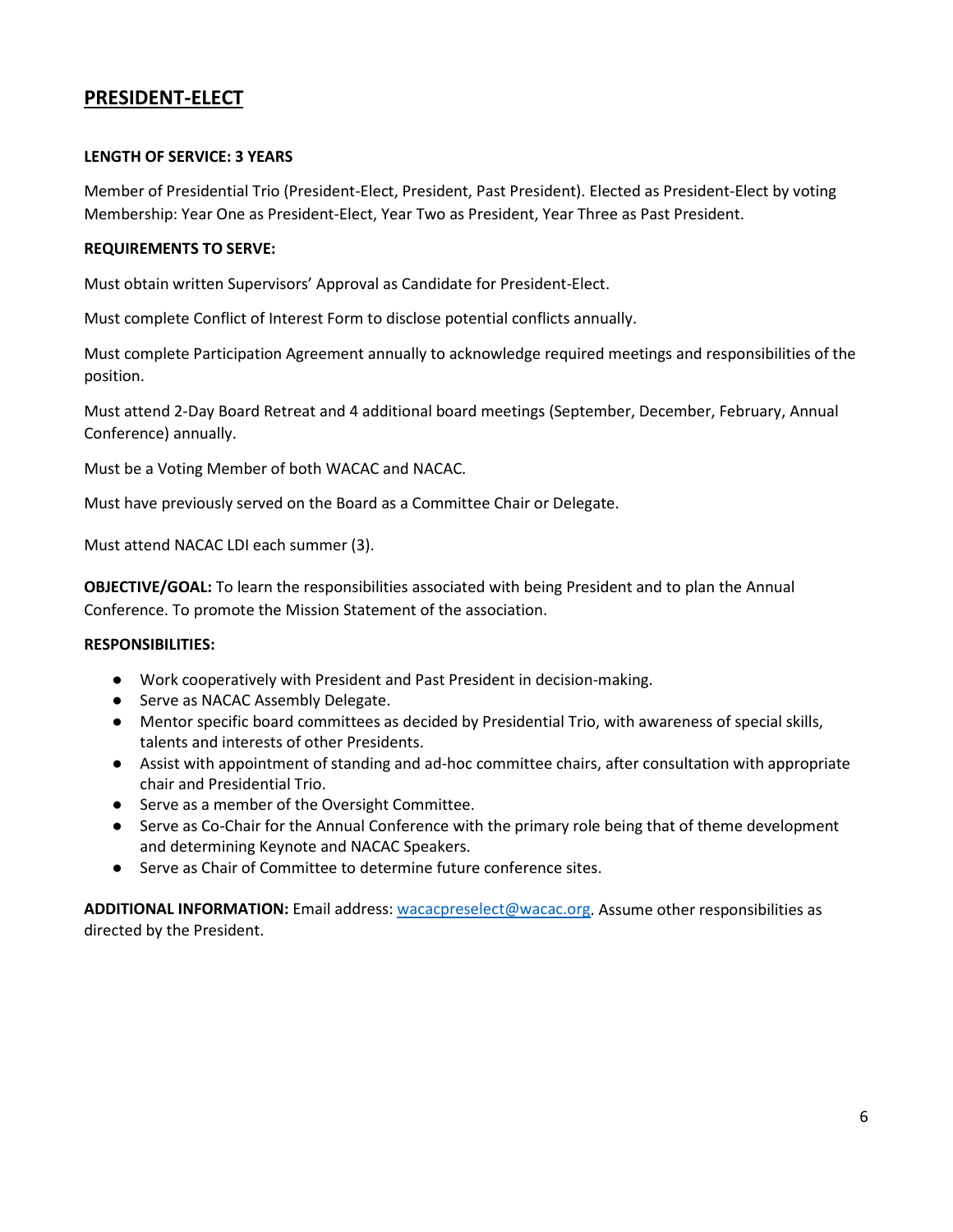### **PAST PRESIDENT**

#### **LENGTH OF SERVICE: 3 YEARS**

Member of Presidential Trio (President-Elect, President, Past President). Elected as President-Elect by voting Membership: Year One as President-Elect, Year Two as President, Year Three as Past President.

#### **REQUIREMENTS TO SERVE:**

Must obtain written Supervisors' Approval as Candidate for President-Elect and re-confirm organizational support annually.

Must complete Conflict of Interest Form to disclose potential conflicts annually.

Must complete Participation Agreement annually to acknowledge required meetings and responsibilities of the position.

Must attend 2-Day Board Retreat and 4 additional board meetings (September, December, February, Annual Conference) annually.

Must be a Voting Member of both WACAC and NACAC.

Must attend NACAC LDI each summer (3).

**OBJECTIVE/GOAL:** Provide guidance and institutional history to President and President-Elect. Promote the Mission Statement of the association.

#### **RESPONSIBILITIES:**

- Serve as Chief NACAC Assembly Delegate.
- Serve as Chair of the Governance and Nominations Committee.
- Work cooperatively with President-Elect and President in decision-making.
- Mentor specific board committees as decided by Presidential Trio, with awareness of special skills, talents and interests of other Presidents.
- Assist with appointment of standing committee chairs, after consultation with appropriate chair and Presidential Trio.
- Serve as a member of the Oversight Committee.
- In consultation with the Presidential Trio, appoint qualified Alternate Assembly Delegates.
- Serve as Conference Program Subcommittee Chair.
- Revise Association Bylaws as needed.
- Serve as liaison with the Past Presidents' Council and invite one member to each of the 5 board meetings.
- Serve as the Immediate Past President member on Governance and Nominations Committee in year following Past Presidency  $(4<sup>th</sup>$  year obligation).

**ADDITIONAL INFORMATION:** Email address: [wacacpastpresident@wacac.org.](mailto:wacacpastpresident@wacac.org) Assume other responsibilities as directed by the President.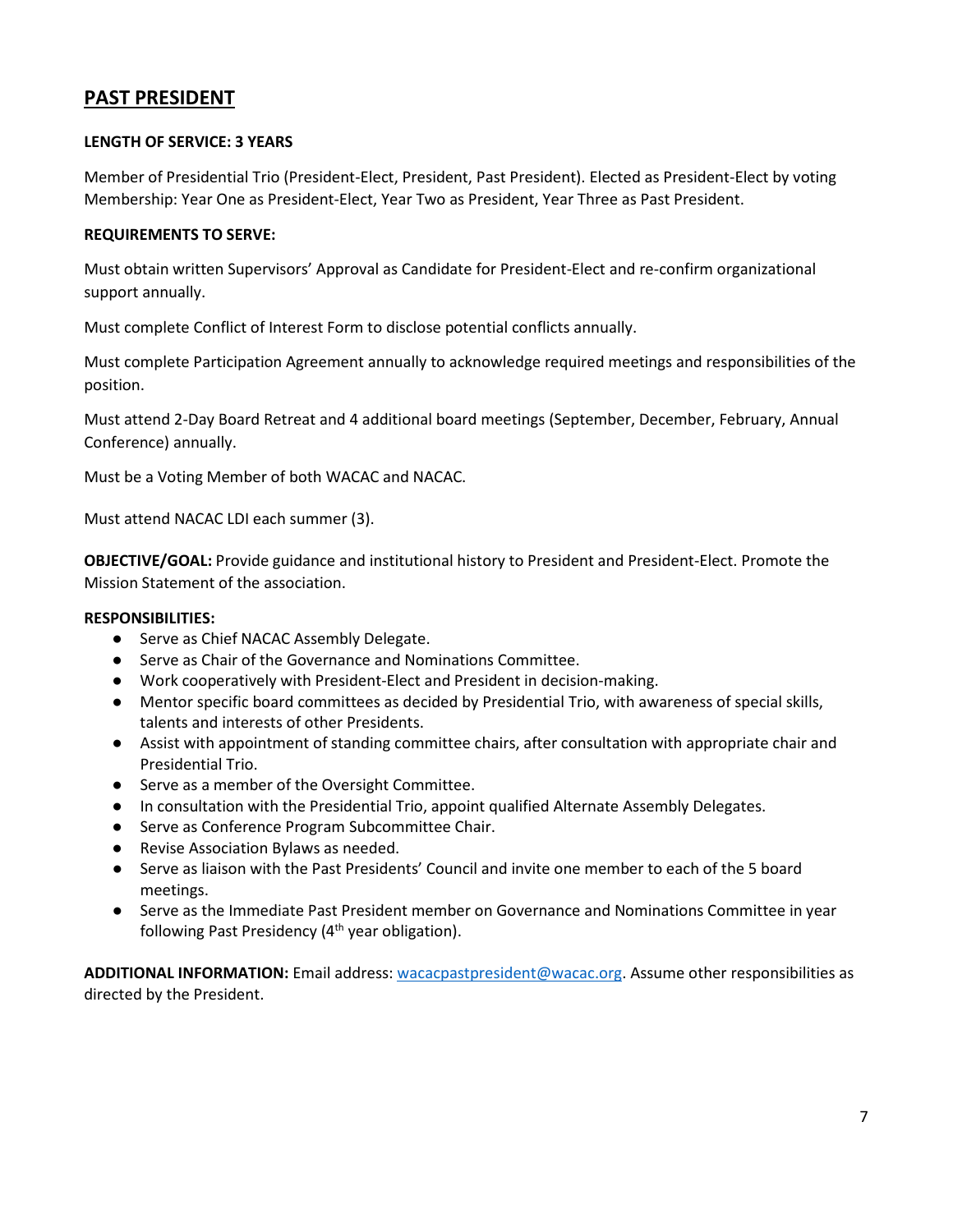## **TREASURER**

#### **LENGTH OF SERVICE: 3 YEARS**

Elected as Treasurer-Elect by voting Membership of the Western Association of College Admission Counseling. Year One as Treasurer-Elect, Year Two as Treasurer, Year Three as Treasurer with Elect.

#### **REQUIREMENTS TO SERVE:**

Must obtain written Supervisors' Approval as Candidate for Treasurer-Elect and reconfirm organizational support annually.

Must complete Conflict of Interest Form to disclose potential conflicts annually.

Must complete Participation Agreement annually to acknowledge required meetings and responsibilities of the position.

Must attend 2-Day Board Retreat and 4 additional board meetings (September, December, February, Annual Conference) annually. Must submit committee reports prior to retreat and meetings.

Must attend 5 Oversight Committee meetings (one prior to the retreat and each meeting above listed) and prepare fiscal portion of Oversight Committee Agenda.

Must be a voting WACAC and NACAC Member.

Must attend NACAC Treasurers' Institute.

#### **RESPONSIBILITIES:**

- Nominate, in consultation with Presidential Trio and Governance and Nominations Committee, Treasurer-Elect at end of Second Year to serve as assistant during Year Three. Treasurer-Elect typically is selected from individuals having background in accounting and/or financial management in addition to being active members of the Association.
- Serve as first Alternate Delegate to the NACAC Assembly.
- Be responsible for all financial records of the corporation including filing Federal and State tax returns and compliance with regulations regarding Non-Profit Status.
- Report the financial condition and results of operations of WACAC to the Executive Board and General Membership at each meeting.
- Be responsible for the payment of all bills of the corporation.
- Select financial institutions, in coordination with Oversight Committee, for banking and investment purposes.
- Arrange for a financial review of the financial statements of WACAC by an independent public accountant annually and distribute to the membership copies of said report.
- With members of the Oversight Committee, select an appropriate accounting firm to serve the organization, submit the firm for approval to the Executive Board, and serve as the primary liaison with the firm.
- Working with Committee Chairs and the Oversight Committee to develop an annual budget. Present Annual Budget to the entire Executive Board for approval.
- Serve as Co-Chair of the Oversight Committee as it relates to Fiscal Policy and as such be responsible for initiating, implementing and maintaining a financial investment policy that provides strong investment stewardship of WACAC's operating and supplemental funds.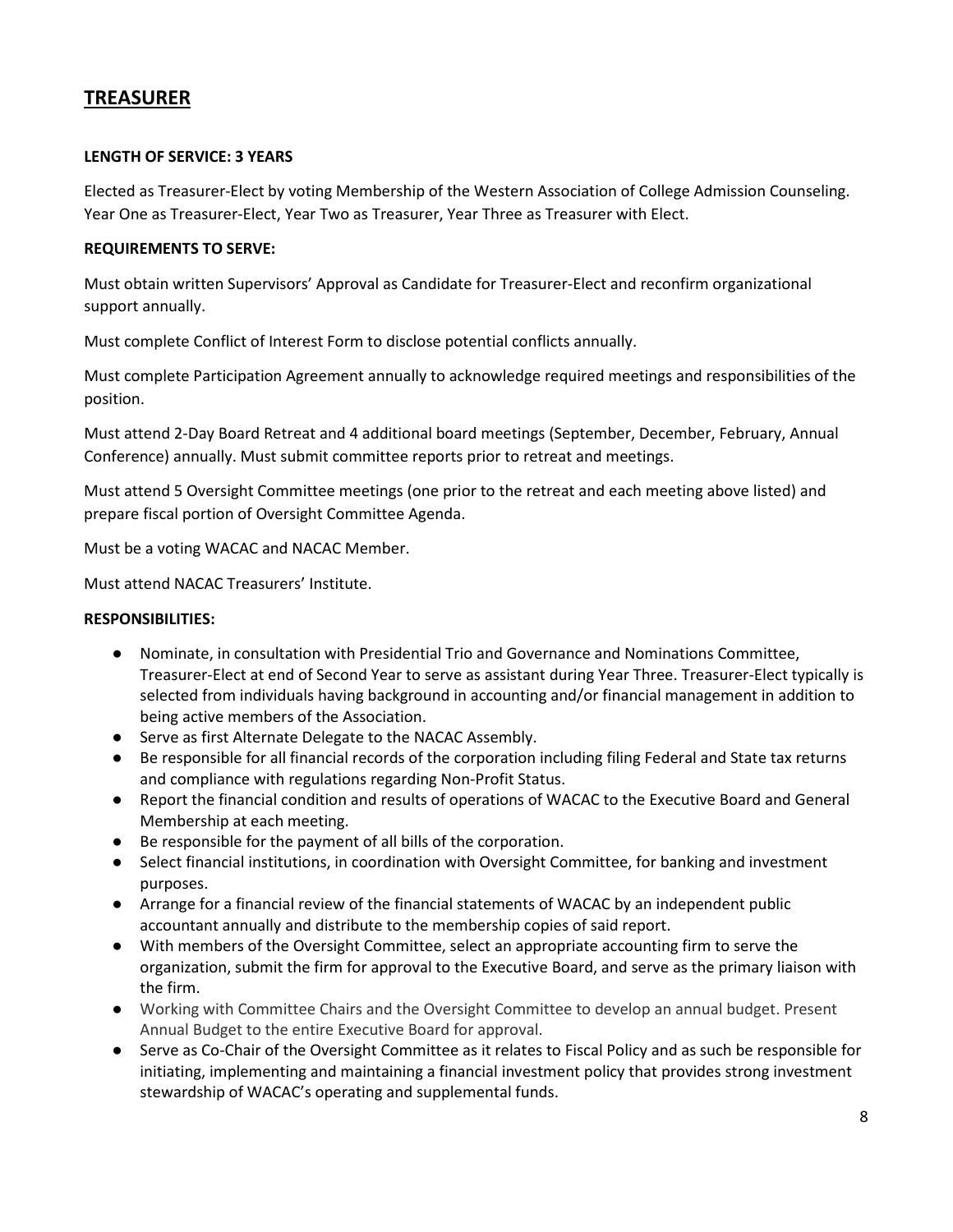● Work with Attorney as necessary to protect the interests of the association.

**ADDITIONAL INFORMATION:** Email address: [wacactreasurer@wacac.org.](mailto:wacactreasurer@wacac.org) Assume other responsibilities as directed by the President and/or Oversight Committee.

## **SECRETARY**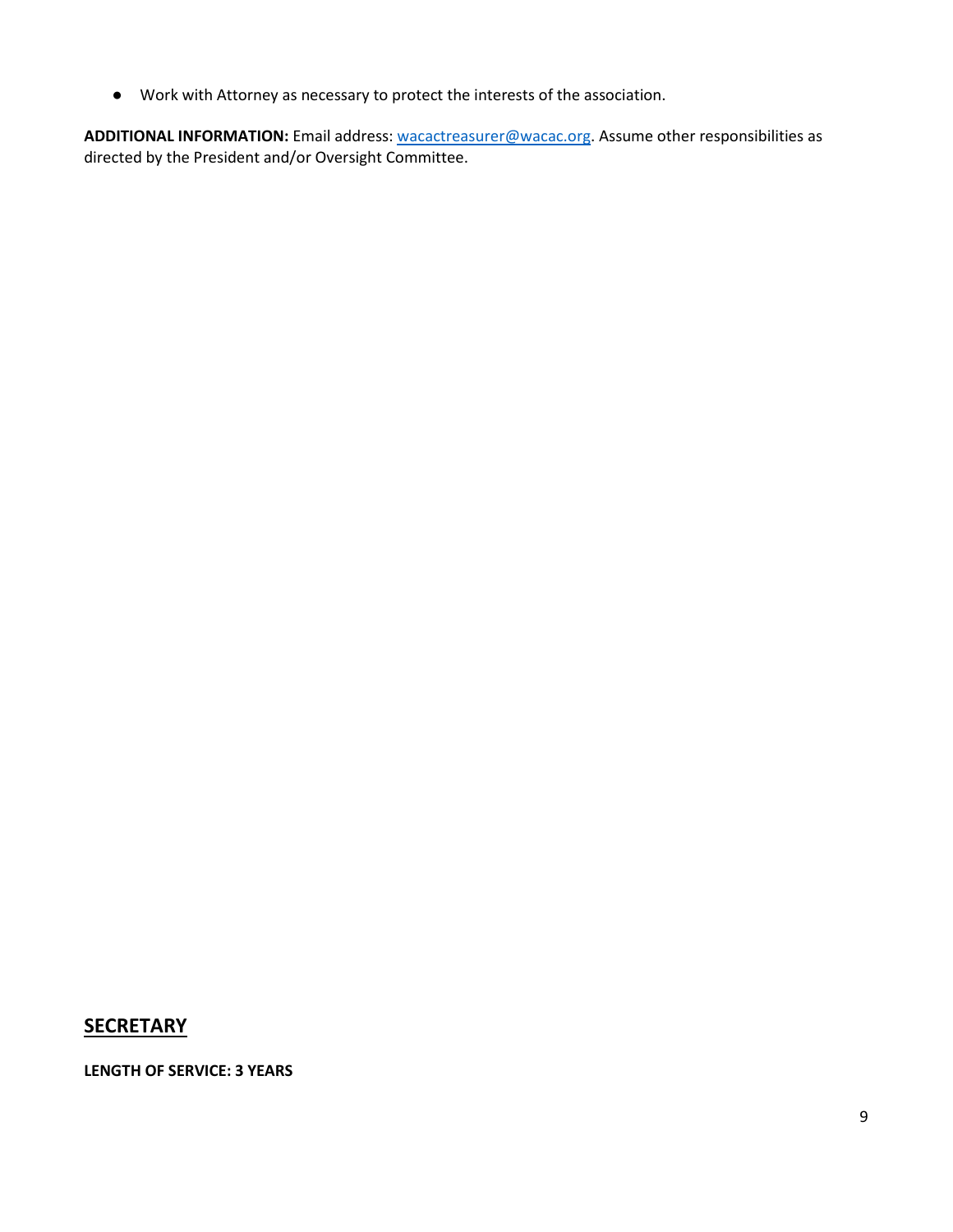Elected as Secretary-Elect by voting Membership of the Western Association of College Admission Counseling. Year One as Secretary-Elect, Year Two as Secretary, Year Three as Secretary with Elect.

#### **REQUIREMENTS TO SERVE:**

Must obtain written Supervisors' Approval as Candidate for Secretary-Elect and reconfirm organizational support annually.

Must complete Conflict of Interest Form to disclose potential conflicts annually.

Must complete Participation Agreement annually to acknowledge required meetings and responsibilities of the position.

Must attend 2-Day Board Retreat and 4 additional board meetings (September, December, February, Annual Conference) annually.

Must be a voting WACAC Member. NACAC Membership recommended.

#### **RESPONSIBILITIES:**

- Nominate, in consultation with Presidential Trio and Governance and Nominations Committee, Secretary-Elect at end of Second Year to serve as assistant during Year Three.
- Assume responsibilities for recording and reporting the minutes of all Executive Board and General Membership meetings.
- Make all minutes available to members as required prior to board and membership meetings.
- Serve as historian of the Association and in that role keep records on recipients of WACAC and NACAC awards ensuring the record on the Association web site is accurate.
- Solicit names of committee members from committee chairs and keep a record of committee service for submission to NACAC annually.
- Complete all reports as required by NACAC for committee members, membership and board minutes.

**ADDITIONAL INFORMATION:** Email address: [wacacsecretary@wacac.org.](mailto:wacacsecretary@wacac.org) Assume other responsibilities as directed by the President.

## **ASSEMBLY DELEGATES**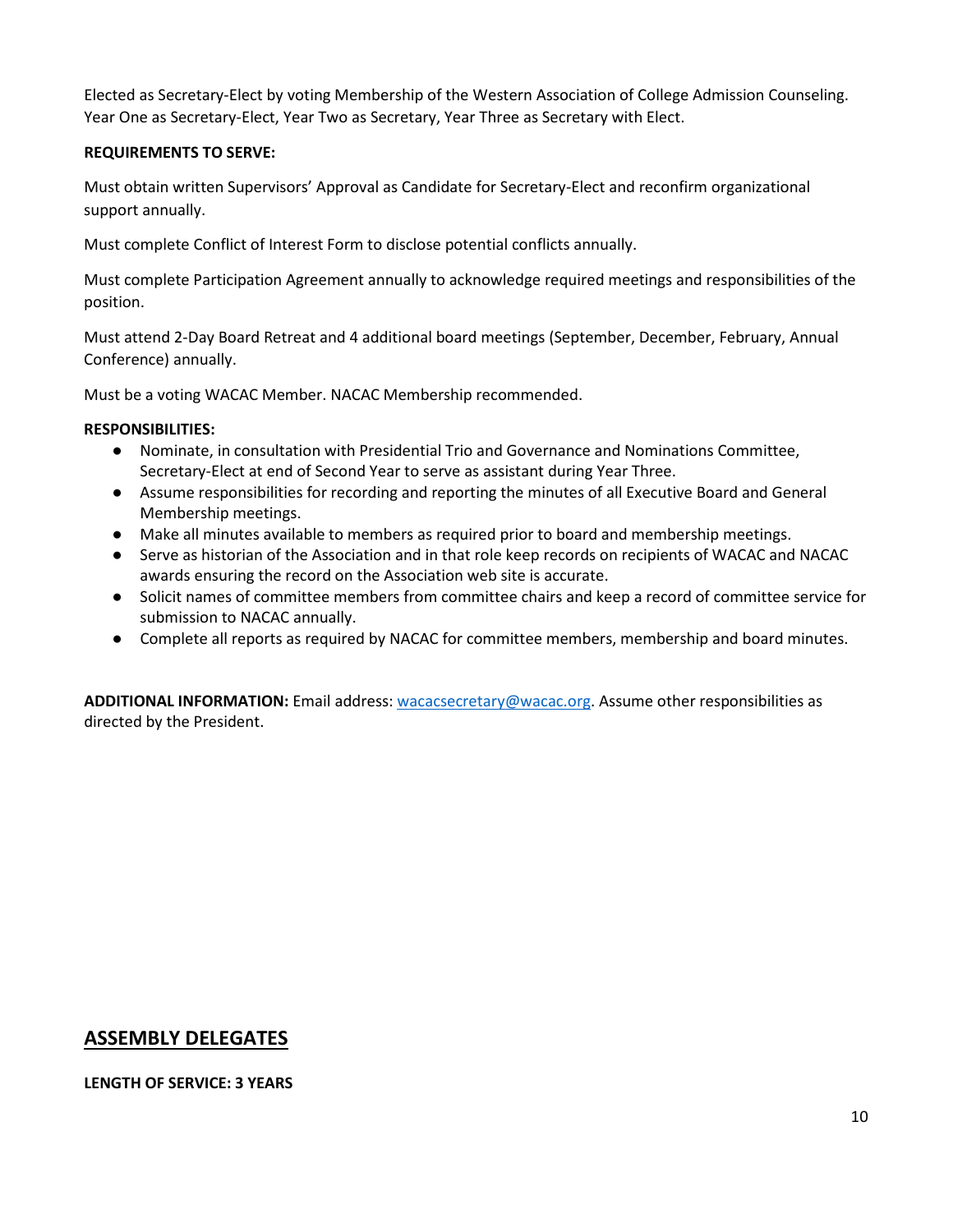Elected by WACAC Members who hold voting membership privileges in NACAC.

#### **REQUIREMENTS TO SERVE:**

Must obtain written Supervisors' Approval and re-confirm organizational support annually.

Must complete Conflict of Interest Form to disclose potential conflicts annually.

Must complete Participation Agreement annually to acknowledge required meetings and responsibilities of the position.

Must be eligible to be a Voting Member of NACAC and must have joined NACAC by July 1 prior to their first year of service to the association.

Must maintain both NACAC and WACAC membership for all three years of their term.

Must attend 2-Day Board Retreat and 4 additional board meetings (September, December, February, Annual Conference) annually.

Must be reflective of current membership categories (UC, CSU, Private College/University, Public School Counselors, Private School Counselors, Independent Educational Consultants, Nevada Representative) with attention paid to diversity, equity and access.

**OBJECTIVE/GOAL:** To represent the interests of Western members at the national level, specifically at the NACAC Assembly held in conjunction with the Annual NACAC Conference.

#### **RESPONSIBILITIES:**

- Represent Western Membership at the NACAC Assembly.
- Volunteer to be active member on or a Chair of a Standing Committee of WACAC.
- Participate in Legislative Advocacy efforts on behalf of California and Nevada Members.
- Encourage new board participation of WACAC Members.

**ADDITIONAL INFORMATION:** Assume other responsibilities as directed by the President.

## **Appointed Standing Positions & Job Descriptions**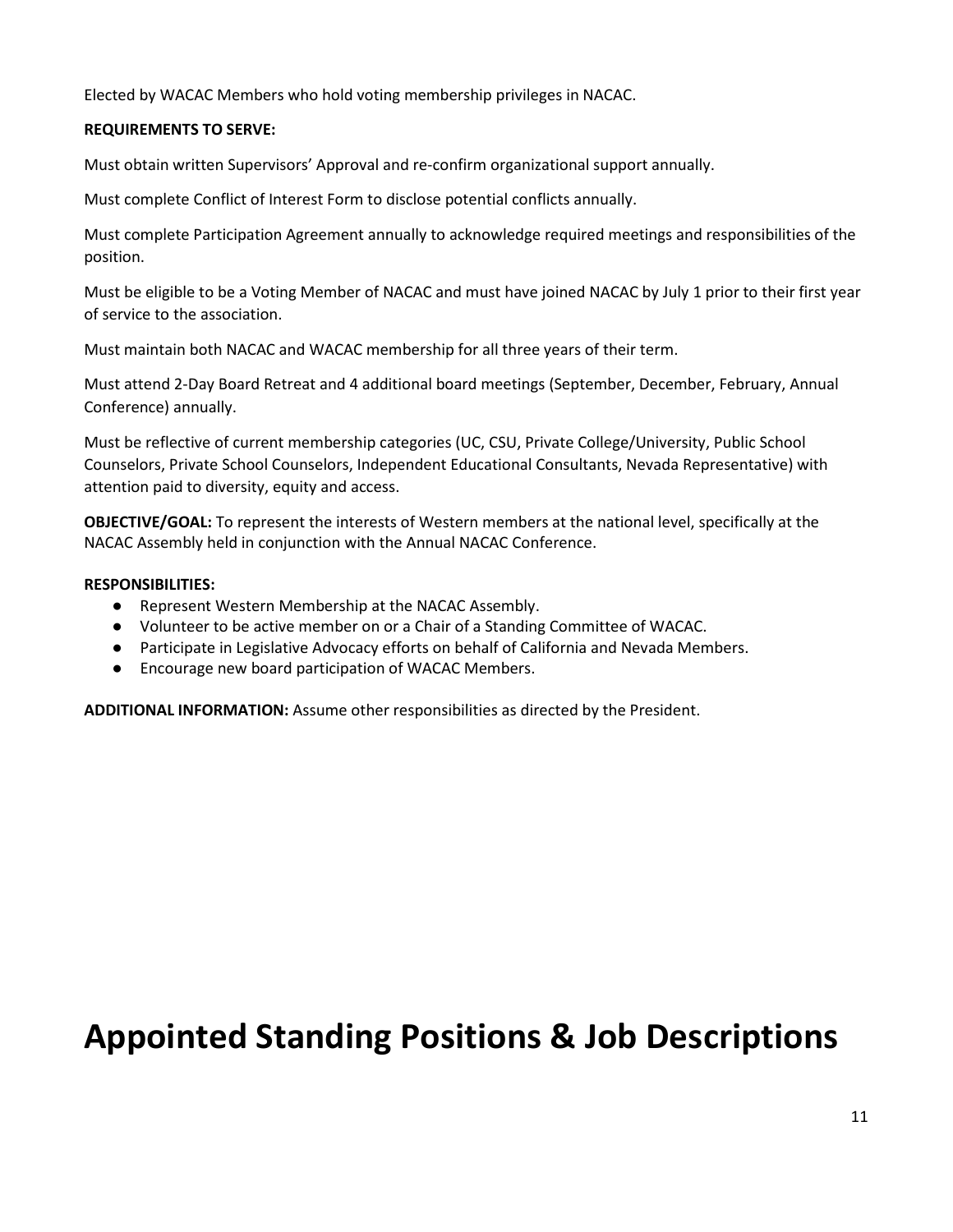## **ADMISSIONS PRACTICES COMMITTEE CHAIR**

#### **LENGTH OF SERVICE: 3 YEARS**

Appointed by Presidential Trio in consultation with current committee chair for Three-Year Term. Year One is Chair-Elect, Year Two is Chair, Year Three is Chair with appointed Chair-Elect.

#### **REQUIREMENTS TO SERVE:**

Must obtain written Supervisors' Approval and re-confirm organizational support annually.

Must complete Conflict of Interest Form to disclose potential conflicts annually.

Must complete Participation Agreement annually to acknowledge required meetings and responsibilities of the position.

Must attend 2-Day Board Retreat and 4 additional board meetings (September, December, February, Annual Conference) annually. Must submit committee reports prior to retreat and meetings.

Must be a voting member of WACAC and NACAC.

**OBJECTIVE/GOAL:** To educate members and non-members regarding ethical practices in the field of college admissions.

#### **RESPONSIBILITIES:**

- Educate members and non-members regarding ethical practices in the field of College Admissions.
- Conduct sessions at the WACAC Annual Conference relating to best practices.
- Act as liaison with National Admissions Practices committee.
- Establish and maintain committee budget within established Fiscal Policy guidelines.
- Select members of the committee and report their names to the Secretary annually. All committee members must hold voting membership in WACAC. The current President is Ex Officio.
- Responsible for appointing, in consultation with Presidential Trio, Chair-Elect at end of Second Year to serve as assistant during Year Three. Chair-Elect typically is selected from active members of the Committee and/or newly elected Delegates.

**ADDITIONAL INFORMATION:** Email address: [wacacap@wacac.org.](mailto:wacacap@wacac.org) Assume other responsibilities as directed by the President.

### **COLLEGE FAIR COMMITTEE CHAIR**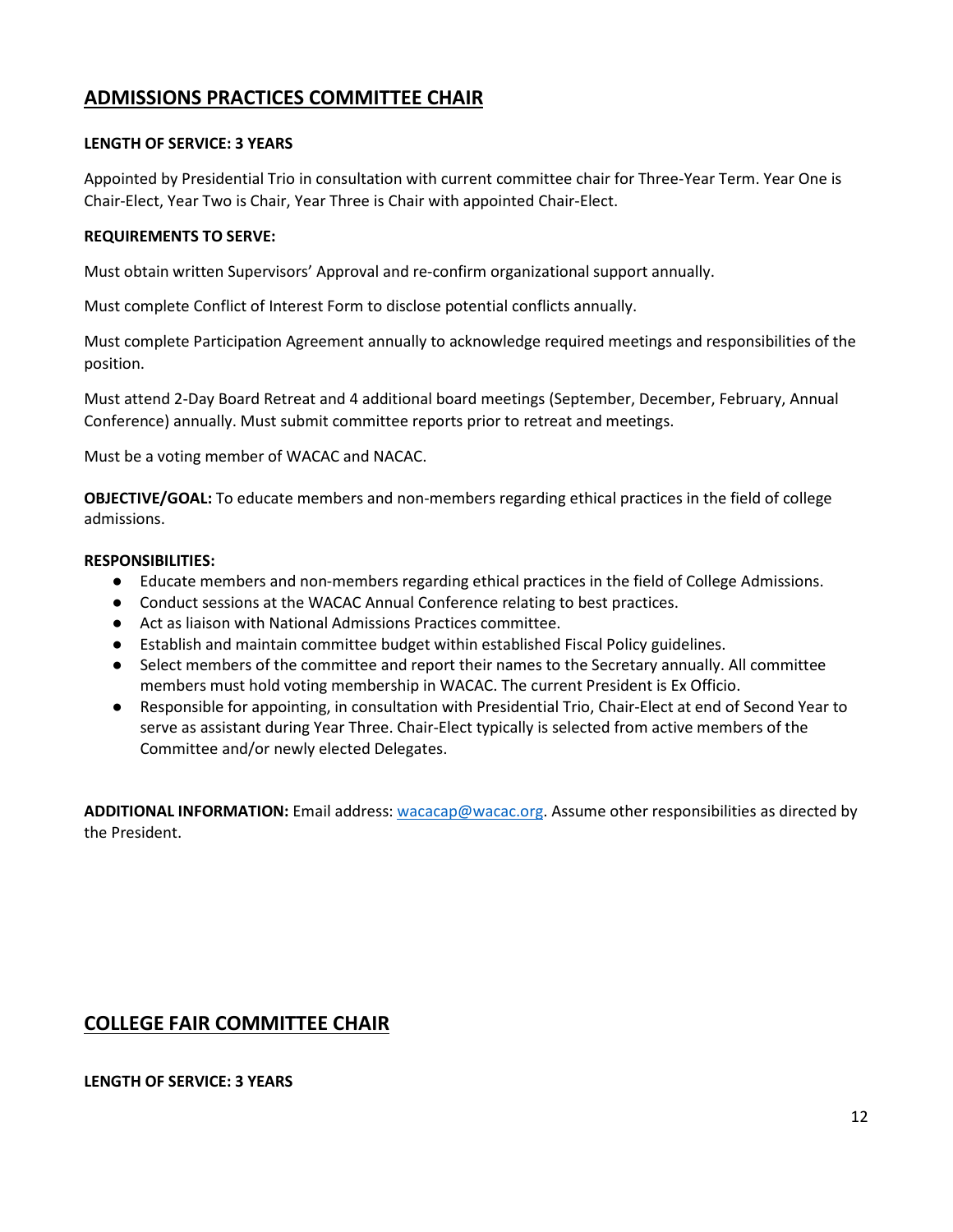#### **REQUIREMENTS TO SERVE:**

Must obtain written Supervisors' Approval and re-confirm organizational support annually.

Must complete Conflict of Interest Form to disclose potential conflicts annually.

Must complete Participation Agreement annually to acknowledge required meetings and responsibilities of the position.

Must attend 2-Day Board Retreat and 4 additional board meetings (September, December, February, Annual Conference) annually. Must submit committee reports prior to retreat and meetings.

Must be a voting WACAC Member.

**OBJECTIVE/GOAL:** To organize college fairs in the States of California and Nevada.

#### **RESPONSIBILITIES:**

- Responsible for the branding and selection of host sites and leadership teams for all WACAC fairs.
- Responsible for budget oversight, determining costs and policies for attendance and technology for virtual fairs.
- Establish and maintain committee and site budgets within established Fiscal Policy guidelines.
- Responsible for bringing contracts to Presidential Trio and for co-signing said contracts in conjunction with sitting President.
- Support the efforts of NACAC including, but not limited to, assisting with regional volunteers.
- Serve as a member of the Oversight Committee.
- Select members of the committee and Host Site Chairs and report their names to the Secretary annually. All committee members including those volunteering at Host Sites must hold voting membership in WACAC. The current President is Ex Officio.
- Responsible for appointing, in consultation with Presidential Trio, Chair-Elect at end of Second Year to serve as assistant during Year Three. Chair-Elect typically is selected from active members of the Committee and/or newly elected Delegates.

**ADDITIONAL INFORMATION**: Email address: [wacaccollegefairs@wacac.org.](mailto:wacaccollegefairs@wacac.org) Assume other responsibilities as directed by the President.

## **COMMUNICATIONS COMMITTEE CHAIR**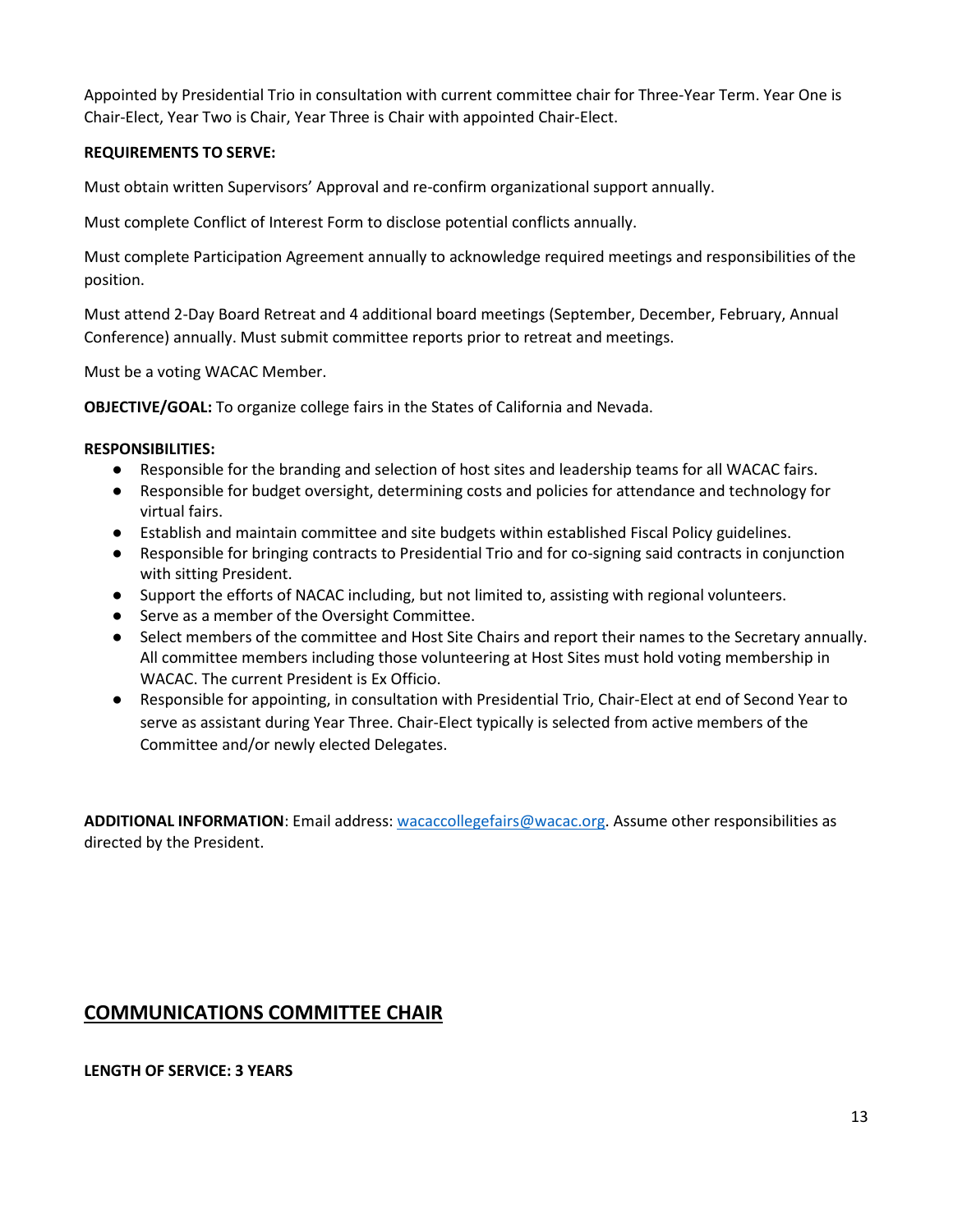#### **REQUIREMENTS TO SERVE:**

Must obtain written Supervisors' Approval and re-confirm organizational support annually.

Must complete Conflict of Interest Form to disclose potential conflicts annually.

Must complete Participation Agreement annually to acknowledge required meetings and responsibilities of the position.

Must attend 2-Day Board Retreat and 4 additional board meetings (September, December, February, Annual Conference) annually. Must submit committee reports prior to retreat and meetings.

Must be a voting WACAC Member.

**OBJECTIVE/GOAL:** To coordinate all publicly-facing elements of WACAC Communications.

#### **RESPONSIBILITIES:**

- Provide leadership for the review and updating of the WACAC website and other social media in support of WACAC activities.
- Recruit and manage committee volunteers to oversee or aid key committee needs in social media, virtual platform needs (Zoom; YouTube), member communications (e-blasts; member emails), and web page management (blogs; job board). Report committee members' names to the Secretary annually. All committee members must hold voting membership in WACAC. The current President is Ex Officio.
- Provide regular electronic updates and announcements regarding WACAC programs, activities and items of interest to the membership.
- Coordinate communications-related research projects as appropriate.
- Provide leadership within the organization for the maintenance of consistent and professional messaging and branding of all WACAC activities.
- Serve as a member of the Oversight Committee.
- Manage requests regarding non-WACAC events, resources, or other communications from third parties to WACAC membership.
- Establish and maintain committee budget within established Fiscal Policy guidelines.
- Responsible for appointing, in consultation with Presidential Trio, Chair-Elect at end of Second Year to serve as assistant during Year Three. Chair-Elect typically is selected from active members of the Committee and/or newly elected Delegates.

**ADDITIONAL INFORMATION:** Email address: [wacaccommunications@wacac.org.](mailto:wacaccommunications@wacac.org) Assume such other responsibilities as directed by the President.

## **CONFERENCE COMMITTEE CHAIR**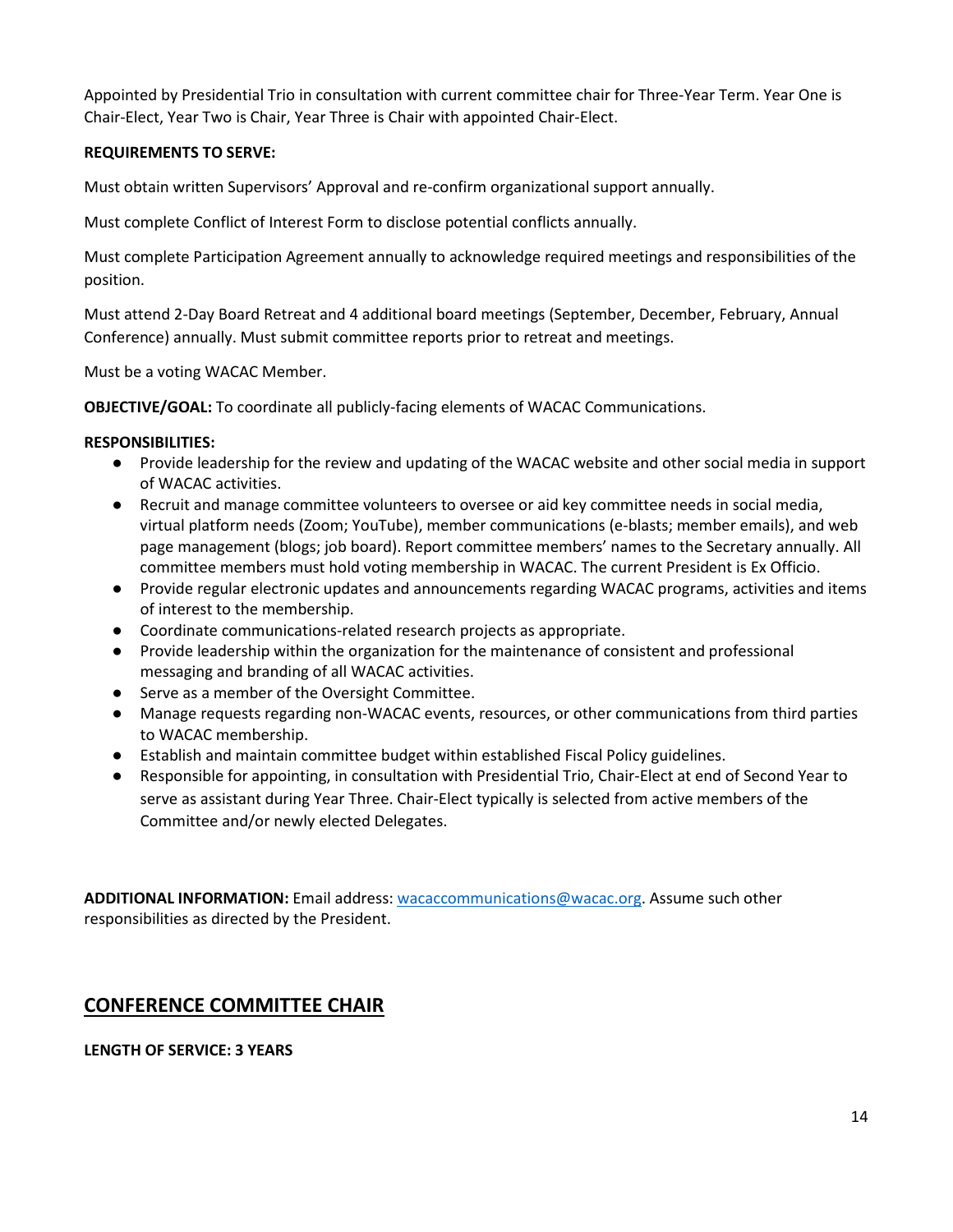#### **REQUIREMENTS TO SERVE:**

Must obtain written Supervisors' Approval and re-confirm organizational support annually.

Must complete Conflict of Interest Form to disclose potential conflicts annually.

Must complete Participation Agreement annually to acknowledge required meetings and responsibilities of the position.

Must attend 2-Day Board Retreat and 4 additional board meetings (September, December, February, Annual Conference) annually. Must submit committee reports prior to retreat and meetings.

Must be a voting WACAC Member.

**OBJECTIVE/GOAL:** To plan the Annual Conference typically held in the spring of each year in consultation with the President-Elect. To take lead for Western during Super Conference years.

#### **RESPONSIBILITIES:**

- Responsible for selecting subcommittee chairs to effectively distribute the conference workload among WACAC members and to develop leadership for future conferences. Report committee members' names to Secretary annually. All committee members must hold voting membership in WACAC. The current President is Ex Officio.
- Establish and maintain committee budgets within established Fiscal Policy guidelines for various components of the conference with goal of generating revenues to fund other professional development events.
- Responsible for determining, in conjunction with the President-Elect, upcoming conference locations including Super Conferences with other regional affiliate partners.
- Responsible for appointing, in consultation with Presidential Trio, Chair-Elect at end of Second Year to serve as assistant during Year Three. Chair-Elect typically is selected from active members of the Committee and/or newly elected Delegates.

**ADDITIONAL INFORMATION**: Email address: [wacacconference@wacac.org.](mailto:wacacconference@wacac.org) Assume other responsibilities as directed by the President.

### **DEVELOPMENT COMMITTEE CHAIR**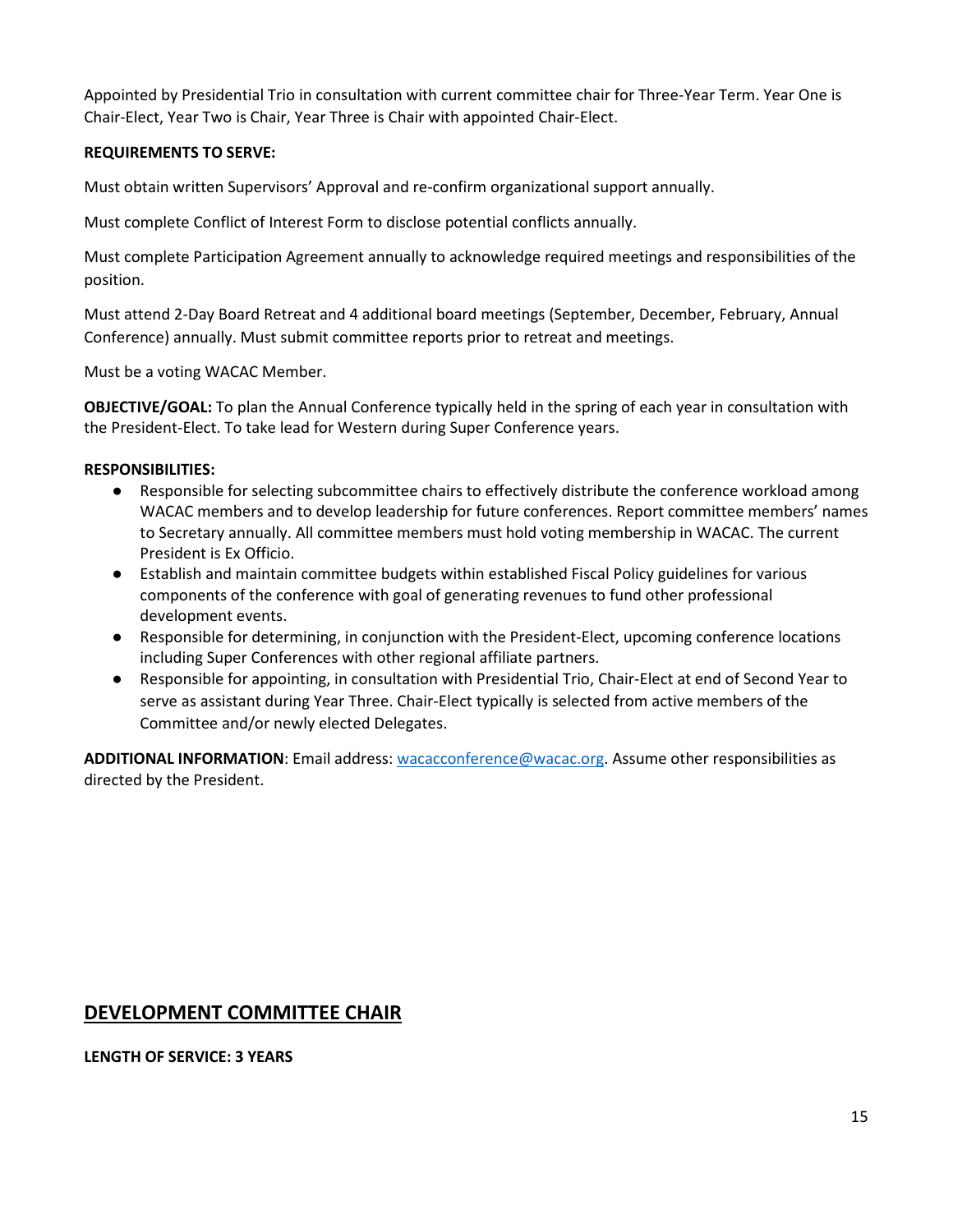#### **REQUIREMENTS TO SERVE:**

Must obtain written Supervisors' Approval and re-confirm organizational support annually.

Must complete Conflict of Interest Form to disclose potential conflicts annually.

Must complete Participation Agreement annually to acknowledge required meetings and responsibilities of the position.

Must attend 2-Day Board Retreat and 4 additional board meetings (September, December, February, Annual Conference) annually. Must submit committee reports prior to retreat and meetings.

Must be a voting WACAC Member.

**OBJECTIVE/GOAL:** To raise funds to support various professional development activities of WACAC.

#### **RESPONSIBILITIES:**

- Work with the Conference, DEA, Professional Development and College Fair chairs to develop and implement an annual development program designed to solicit funds in support of scholarships, exhibitors, busing, etc., to WACAC events.
- Work with the Executive Assistant and Treasurer to track donations and provide stewardship of incoming funds.
- Work with the Communications Chair and others to provide appropriate recognition to all donors.
- Establish and maintain committee budget within established Fiscal Policy guidelines.
- Select members of the committee and report their names to the Secretary annually. All committee members must hold voting membership in WACAC. The current President is Ex Officio.
- Responsible for appointing, in consultation with Presidential Trio, Chair-Elect at end of Second Year to serve as assistant during Year Three. Chair-Elect typically is selected from active members of the Committee and/or newly elected Delegates.

**ADDITIONAL INFORMATION:** Email address: [wacacdevelopment@wacac.org.](mailto:wacacdevelopment@wacac.org) Assume other responsibilities as directed by the President.

### **GOVERNANCE AND NOMINATIONS COMMITTEE CHAIR**

#### **REQUIREMENTS TO SERVE:**

Be the current Past President.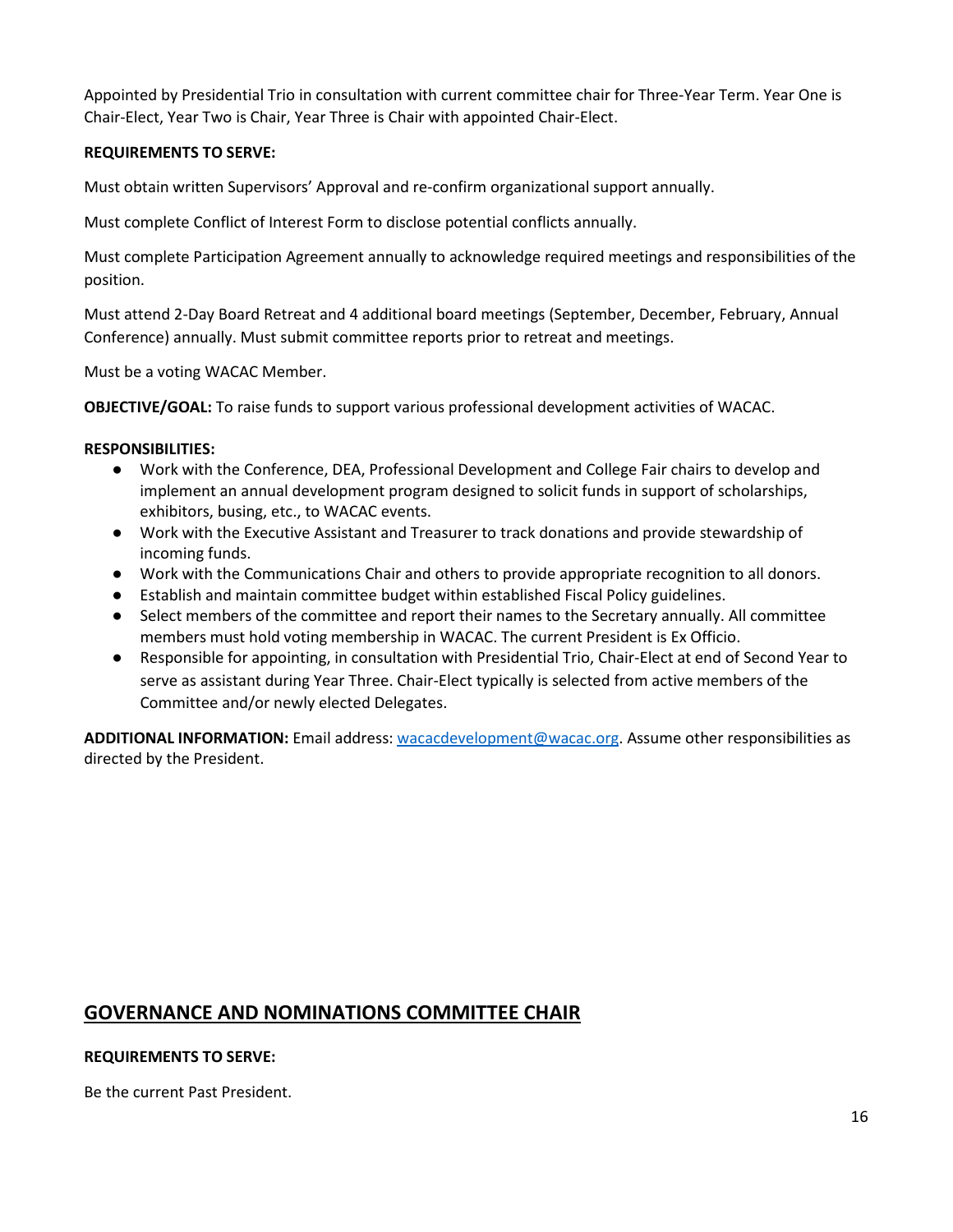**OBJECTIVE/GOAL:** To present slate of Officers (President-Elect, Treasurer and Secretary) and Assembly Delegates for membership vote each Spring.

#### **RESPONSIBILITIES:**

- Appoint and coordinate a diverse committee of no fewer than 5 members who hold voting membership and who are representative of the WACAC membership as a whole. Committee must include the person who most recently held the position of WACAC Immediate Past President.
- Report their committee members' names to the Secretary annually.
- Responsible for the nomination process and election of vacant positions on the Executive Board and Oversight Committee.
- Responsible for the annual review of the WACAC Bylaws and the governance structure of WACAC.
- Supervise the nominations, selection and announcement of all awards.

**ADDITIONAL INFORMATION:** Assume other responsibilities as directed by the President.

### **GOVERNMENT RELATIONS COMMITTEE CHAIR**

#### **LENGTH OF SERVICE: 3 YEARS**

Appointed by Presidential Trio in consultation with current committee chair for Three-Year Term. Year One is Chair-Elect, Year Two is Chair, Year Three is Chair with appointed Chair-Elect.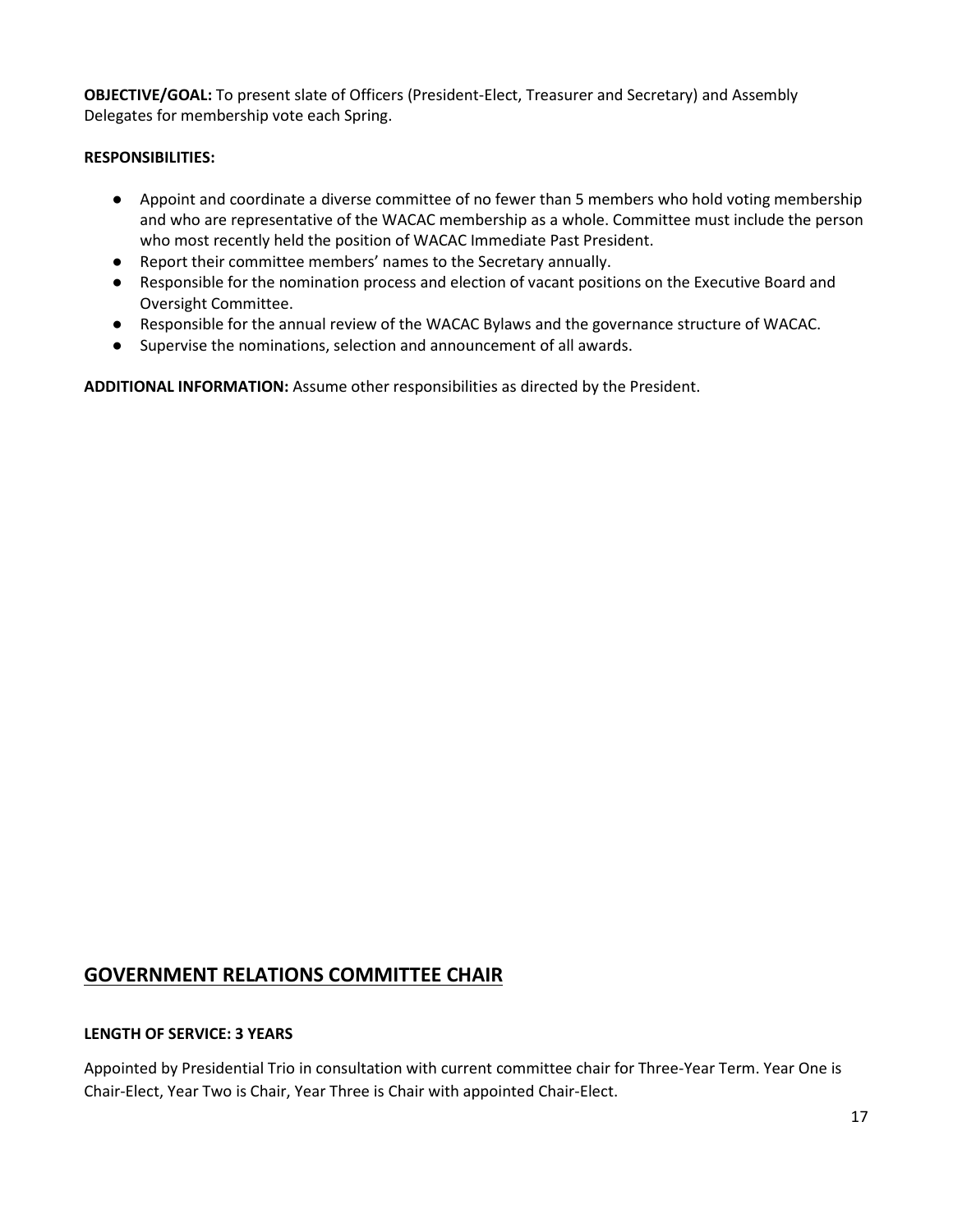#### **REQUIREMENTS TO SERVE:**

Must obtain written Supervisors' Approval and re-confirm organizational support annually.

Must complete Conflict of Interest Form to disclose potential conflicts annually.

Must complete Participation Agreement annually to acknowledge required meetings and responsibilities of the position.

Must attend 2-Day Board Retreat and 4 additional board meetings (September, December, February, Annual Conference) annually. Must submit committee reports prior to retreat and meetings.

Must be a voting WACAC Member.

**OBJECTIVE/GOAL:** To ensure that WACAC has a legislative presence in both Sacramento and Carson City and provide advocacy for the association.

#### **RESPONSIBILITIES:**

- Organize the annual and bi-annual government relations conferences in Sacramento and Carson City respectively.
- Select, in conjunction with the Presidential Trio, dates and hotel locations (if appropriate) for conferences.
- Establish and maintain committee budgets for lobbying and conferences within established Fiscal Policy guidelines.
- Provide leadership and programming to identify areas of governmental policy and appropriate related activities in support of the mission of WACAC.
- Select and work with hired lobbyists to advocate for WACAC priorities.
- Ensure that all appropriate lobbying paperwork is completed by lobbyists in a timely manner.
- Responsible for bringing contracts to Presidential Trio and for co-signing said contracts in conjunction with sitting President.
- Select members of the committee and report their names to the Secretary annually. All committee members must hold voting membership in WACAC. The current President is Ex Officio.
- Responsible for appointing, in consultation with Presidential Trio, Chair-Elect at end of Second Year to serve as assistant during Year Three. Chair-Elect typically is selected from active members of the Committee and/or newly elected Delegates.

**ADDITIONAL INFORMATON:** Email address: [wacacgrac@wacac.org.](mailto:wacacgrac@wacac.org) Assume other responsibilities as directed by the President.

## **INCLUSION, DIVERSITY, EQUITY AND ACCESS COMMITTEE CHAIR**

#### **LENGTH OF SERVICE: 3 YEARS**

Appointed by Presidential Trio in consultation with current committee chair for Three-Year Term. Year One is Chair-Elect, Year Two is Chair, Year Three is Chair with appointed Chair-Elect.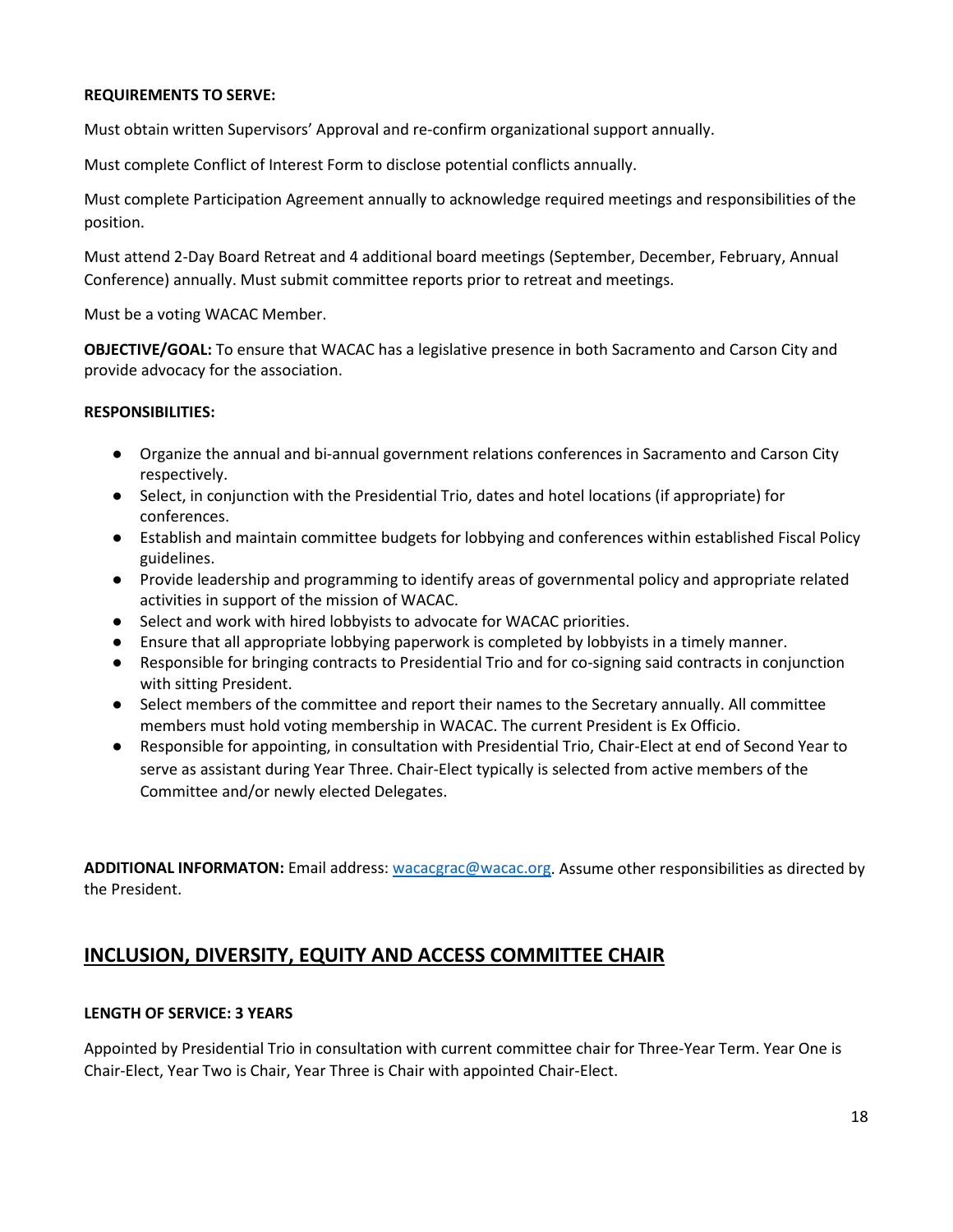#### **REQUIREMENTS TO SERVE:**

Must obtain written Supervisors' Approval and re-confirm organizational support annually.

Must complete Conflict of Interest Form to disclose potential conflicts annually.

Must complete Participation Agreement annually to acknowledge required meetings and responsibilities of the position.

Must attend 2-Day Board Retreat and 4 additional board meetings (September, December, February, Annual Conference) annually. Must submit committee reports prior to retreat and meetings.

Must be a voting WACAC Member.

**OBJECTIVE/GOAL:** To highlight issues of inclusion, diversity, equity and access and to ensure these interests remain at the forefront of WACAC's policy agenda.

#### **RESPONSIBILITIES:**

- Provide leadership to ensure that issues of inclusion, diversity, culture, access, equity remain a focus in the actions of WACAC members and the educational community.
- Organize and integrate IDEA-focused elements of the Annual Conference on an annual basis.
- Provide support and selection for the DEA Grants each year.
- Serve as a member of the Oversight Committee.
- Liaison with NACAC Diversity, Equity and Access Committee.
- Establish and maintain committee budget within established Fiscal Policy guidelines.
- Select members of the committee and report their names to the Secretary annually. All committee members must hold voting membership in WACAC. The current President is Ex Officio.
- Responsible for appointing, in consultation with Presidential Trio, Chair-Elect at end of Second Year to serve as assistant during Year Three. Chair-Elect typically is selected from active members of the Committee and/or newly elected Delegates.

**ADDITIONAL INFORMATION:** Email address: [wacacidea@wacac.org.](mailto:wacacidea@wacac.org) Assume other responsibilities as directed by the President.

### **INTER-ASSOCIATION COMMITTEE CHAIR**

#### **LENGTH OF SERVICE: 3 YEARS**

Appointed by Presidential Trio in consultation with current committee chair for Three-Year Term. Year One is Chair-Elect, Year Two is Chair, Year Three is Chair with appointed Chair-Elect.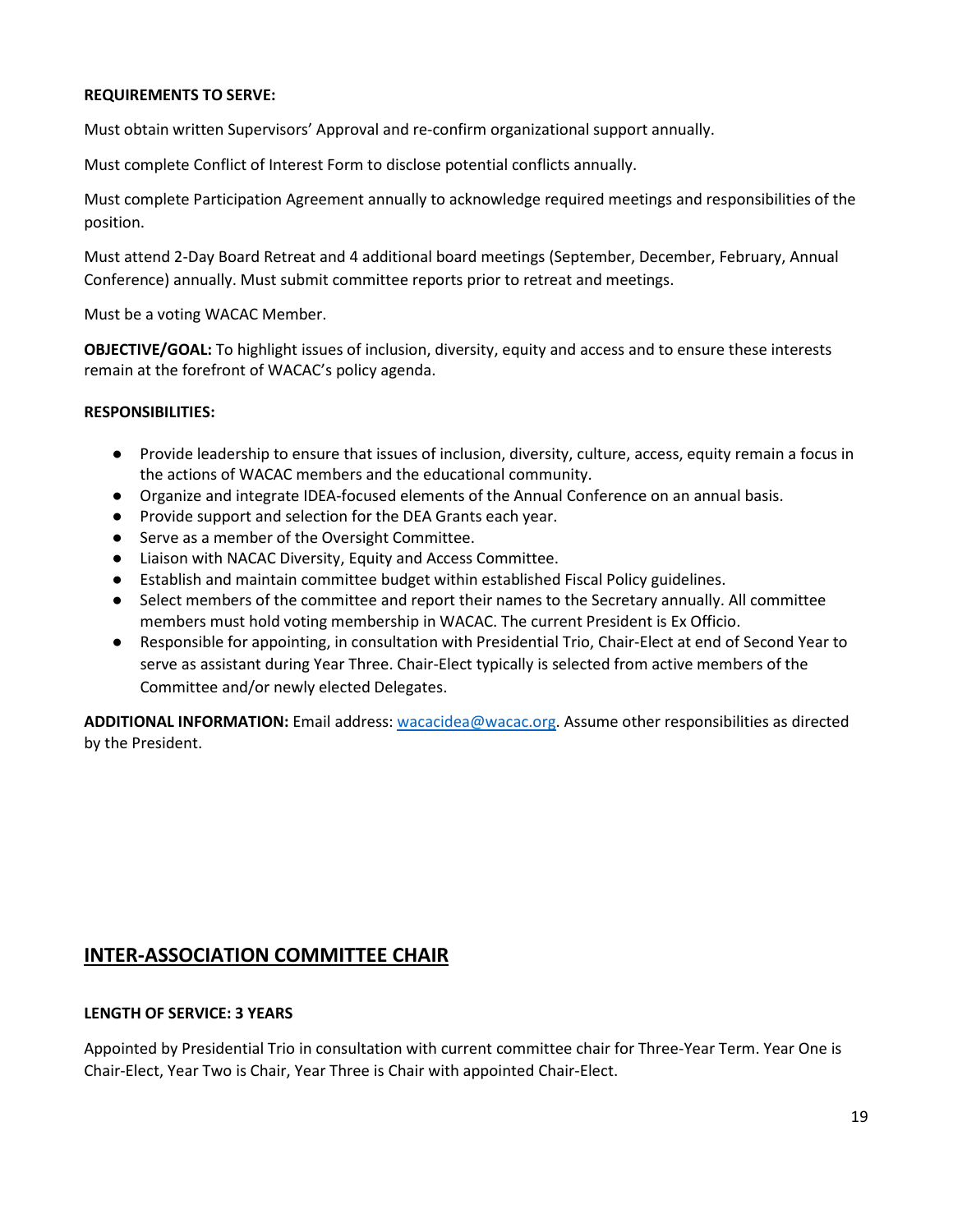#### **REQUIREMENTS TO SERVE:**

Must obtain written Supervisors' Approval and re-confirm organizational support annually.

Must complete Conflict of Interest Form to disclose potential conflicts annually.

Must complete Participation Agreement annually to acknowledge required meetings and responsibilities of the position.

Must attend 2-Day Board Retreat and 4 additional board meetings (September, December, February, Annual Conference) annually. Must submit committee reports prior to retreat and meetings.

Must be a voting WACAC Member.

**OBJECTIVE/GOAL:** To establish relationships and shared agendas with other like-minded organizations to support the Mission Statement of WACAC.

#### **RESPONSIBILITIES:**

- Serve as a liaison to other professional organizations within California and Nevada dedicated to assisting students with the transition between high school and college.
- Encourage advocacy across organizations to improve access and opportunity for all students in California and Nevada
- Provide speakers as requested to other associations.
- Liaison as requested at other associations board meetings and annual conferences.
- Obtain speakers for our conferences from various other associations.
- Report annually to the Board the professional organizations in which we have formal and informal relationships
- Seek approval from the President and/or Board before entering into any formal agreements, MOU's or contracts with any organization on behalf of WACAC
- In conjunction with Presidential Trio, invite representatives from other associations to attend Board Meetings.
- Establish and maintain committee budget within established Fiscal Policy guidelines.
- Select members of the committee and report their names to the Secretary annually. All committee members must hold voting membership in WACAC. The current President is Ex Officio.
- Responsible for appointing, in consultation with Presidential Trio, Chair-Elect at end of Second Year to serve as assistant during Year Three. Chair-Elect typically is selected from active members of the Committee and/or newly elected Delegates.

**ADDITIONAL INFORMATION:** Email address: [wacacia@wacac.org.](mailto:wacacia@wacac.org) Assume other responsibilities as directed by the President.

### **MEMBERSHIP COMMITTEE CHAIR**

#### **LENGTH OF SERVICE: 3 YEARS**

Appointed by Presidential Trio in consultation with current committee chair for Three-Year Term. Year One is Chair-Elect, Year Two is Chair, Year Three is Chair with appointed Chair-Elect.

#### **REQUIREMENTS TO SERVE:**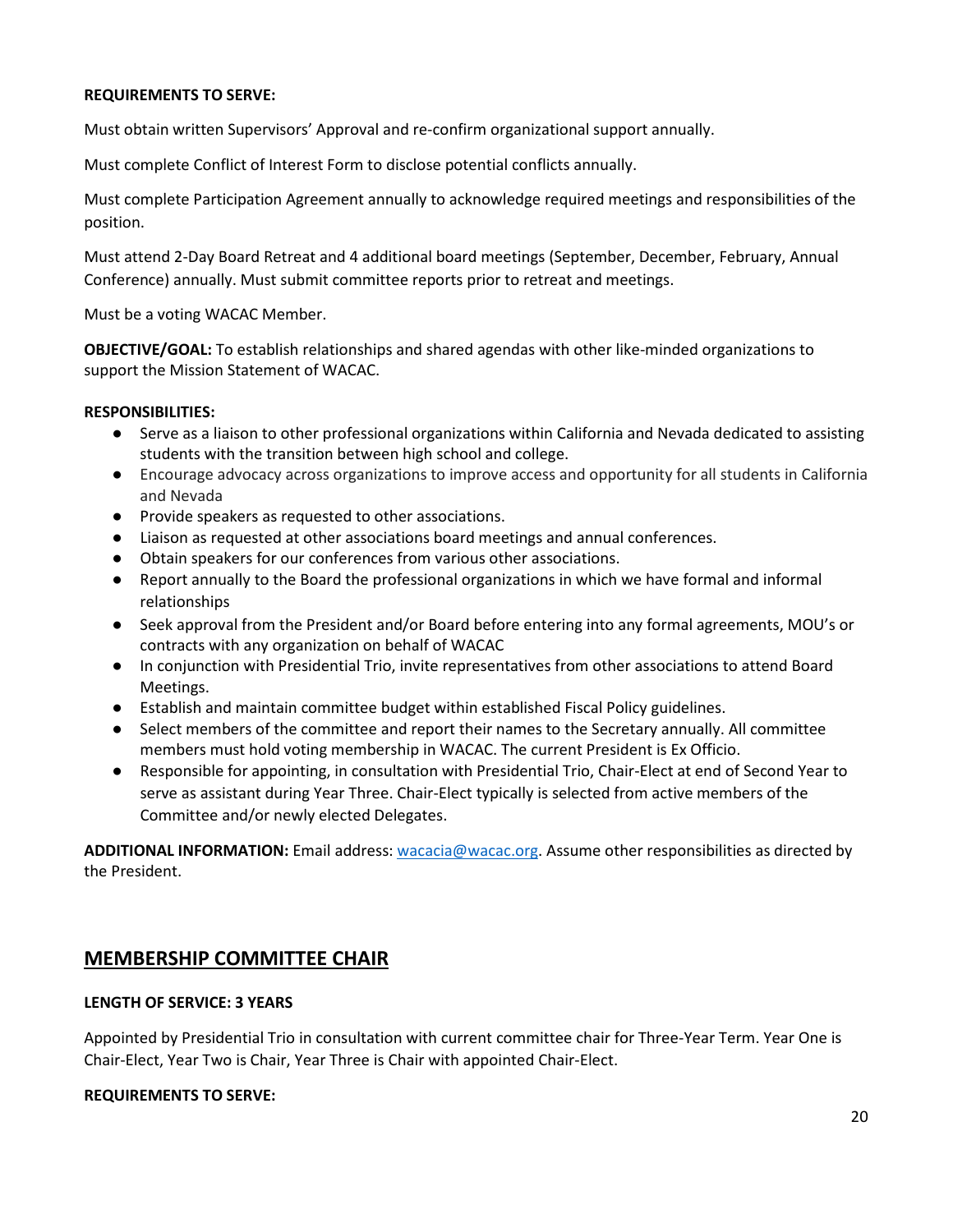Must obtain written Supervisors' Approval and re-confirm organizational support annually.

Must complete Conflict of Interest Form to disclose potential conflicts annually.

Must complete Participation Agreement annually to acknowledge required meetings and responsibilities of the position.

Must be a voting Member of both WACAC and NACAC.

Must attend 2-Day Board Retreat and 4 additional board meetings (September, December, February, Annual Conference) annually. Must submit committee reports prior to retreat and meetings.

**OBJECTIVE/GOAL:** To maintain and increase the membership in the Association.

#### **RESPONSIBILITIES:**

- Solicit membership for both WACAC and NACAC.
- Maintain membership records of WACAC and provide NACAC with records as requested.
- Coordinate the review of membership applications and notification of membership status.
- Audit membership applications for accuracy and update as appropriate.
- Maintain and clean the database.
- Run reports.
- Establish policies in terms of membership types, who can qualify for membership and what type of membership.
- Establish and maintain committee budget within established Fiscal Policy guidelines.
- Select members of the committee and report their names to the Secretary annually. All committee members must hold voting membership in WACAC. The current President is Ex Officio.
- Responsible for appointing, in consultation with Presidential Trio, Chair-Elect at end of Second Year to serve as assistant during Year Three. Chair-Elect typically is selected from active members of the Committee and/or newly elected Delegates.

**ADDITIONAL INFORMATION:** Email address: [wacacmembership@wacac.org.](mailto:wacacmembership@wacac.org) Assume other responsibilities as directed by the President.

## **NEVADA INTERESTS COMMITTEE CHAIR**

#### **LENGTH OF SERVICE: 3 YEARS**

Appointed by Presidential Trio in consultation with current committee chair for Three-Year Term. Year One is Chair-Elect, Year Two is Chair, Year Three is Chair with appointed Chair-Elect.

#### **REQUIREMENTS TO SERVE:**

Must obtain written Supervisors' Approval and re-confirm organizational support annually.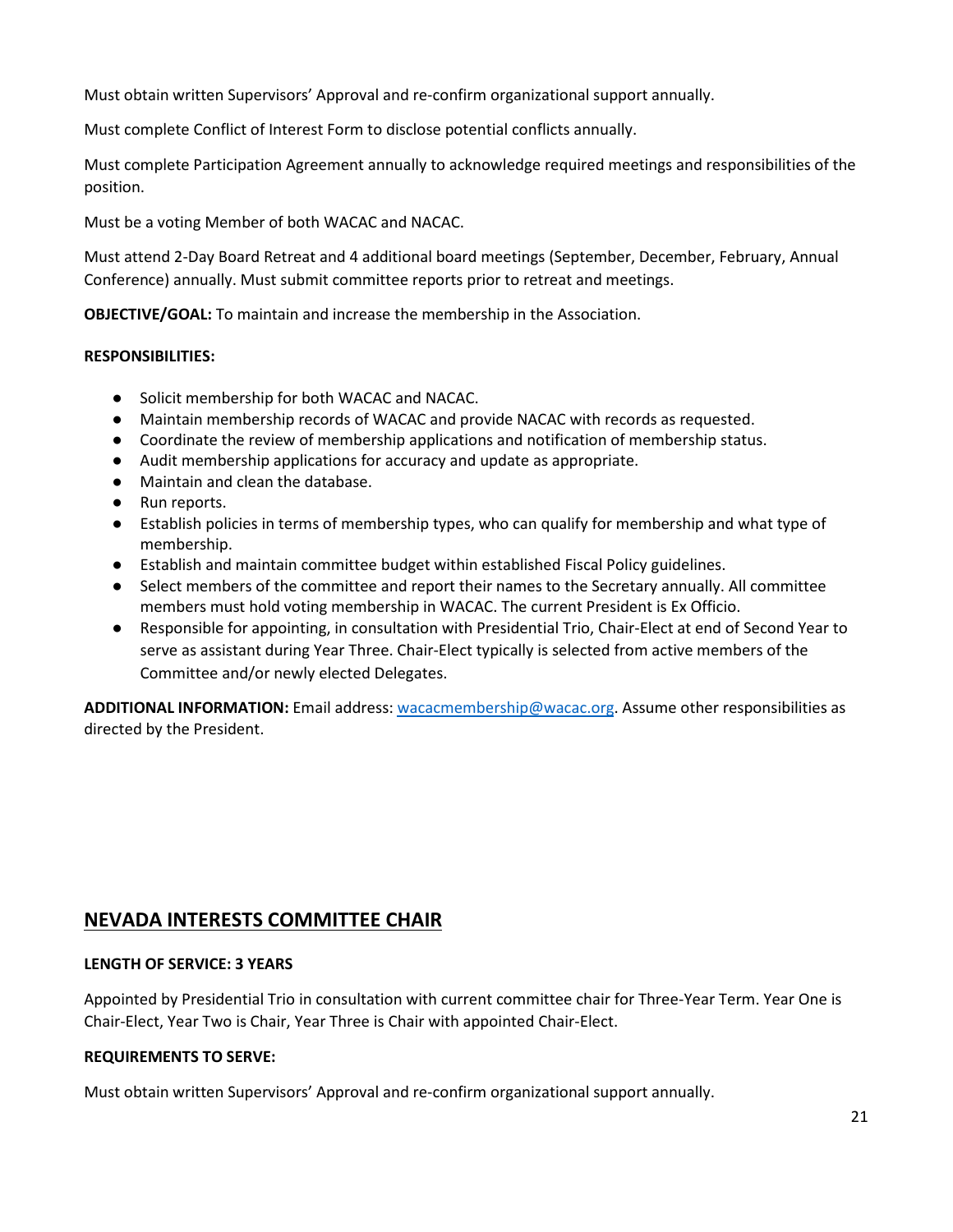Must complete Conflict of Interest Form to disclose potential conflicts annually.

Must complete Participation Agreement annually to acknowledge required meetings and responsibilities of the position.

Must attend 2-Day Board Retreat and 4 additional board meetings (September, December, February, Annual Conference) annually. Must submit committee reports prior to retreat and meetings.

Must be a voting WACAC Member.

**OBJECTIVE/GOAL:** To increase the number of active members from Nevada and to ensure that Nevada interests are weighed appropriately and given full consideration in the planning and goals of the association.

#### **RESPONSIBILITIES:**

- Serve as chair of a government relations committee for Nevada
- Recruit members from Nevada and work with other committee chairs to ensure consideration of the needs of members from Nevada.
- Confirm a minimum of one Nevada member is an active participant on each board committee.
- Establish and maintain committee budget within established Fiscal Policy guidelines.
- Select members of the committee and report their names to the Secretary annually. All committee members must hold voting membership in WACAC. The current President is Ex Officio.
- Responsible for appointing, in consultation with Presidential Trio, Chair-Elect at end of Second Year to serve as assistant during Year Three. Chair-Elect typically is selected from active members of the Committee and/or newly elected Delegates.

ADDITIONAL INFORMATION: Email address: [wacacnevada@wacac.org.](mailto:wacacnevada@wacac.org) Assume other responsibilities as directed by the President.

## **OVERSIGHT COMMITTEE (FORMERLY EXECUTIVE COMMITTEE)**

#### **LENGTH OF SERVICE: ROTATING**

#### **REQUIREMENTS TO SERVE:** *Must hold the position of*

President President-Elect Past President Treasurer College Fair Chair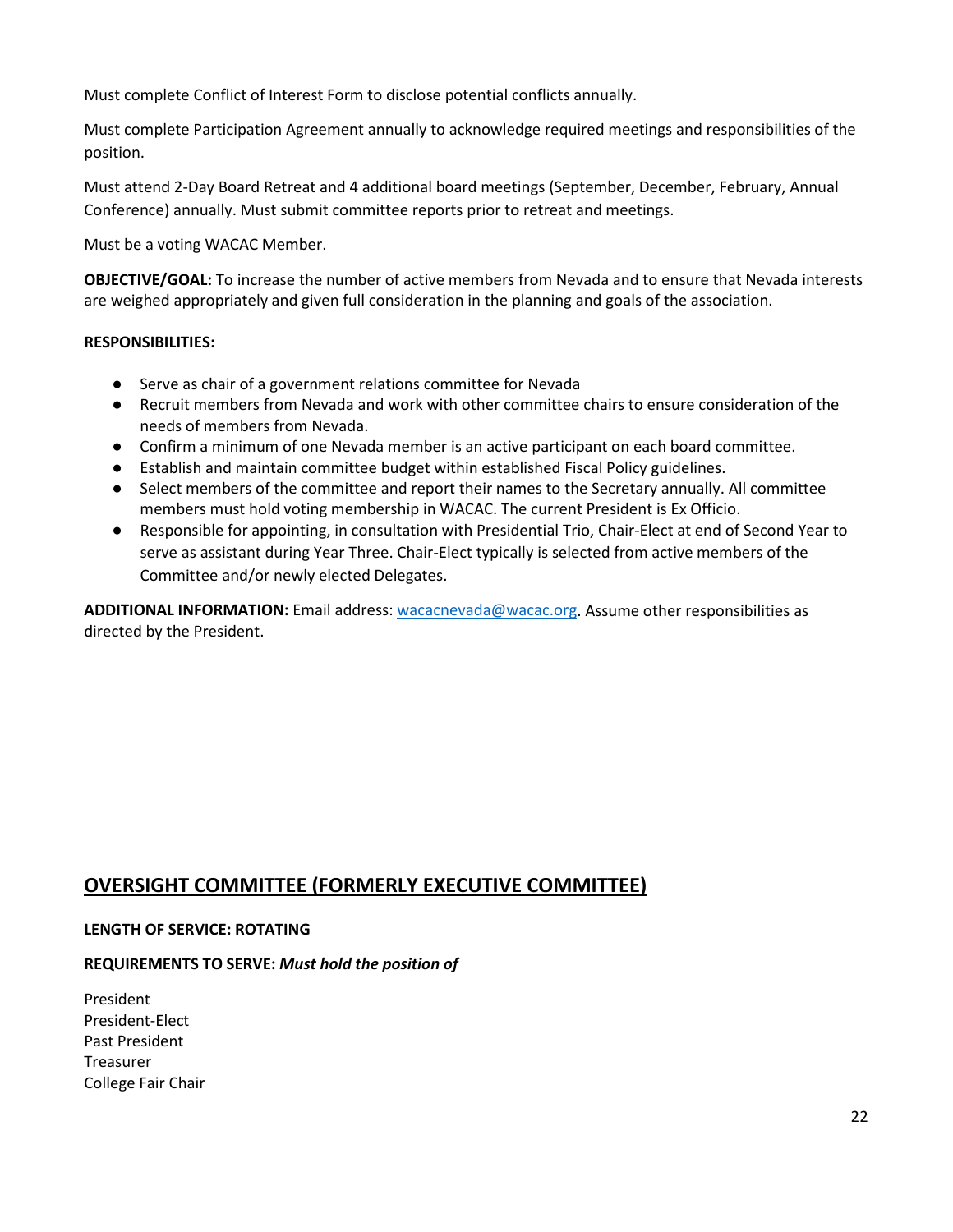Communications Chair IDEA Chair Professional Development Chair Treasurer-Elect (Ex Officio) Executive Assistant (Ex Officio) Chair-Elects of Standing Members (Ex Officio, beginning February)

#### **President and Treasurer co-chair committee.**

**OBJECTIVE/GOAL:** To address monitor and address the financial needs of the association and to coordinate emergency response as needed.

#### **RESPONSIBILITIES:**

- Mitigate financial loss to Association during times of crisis.
- Upon recommendation of the Treasurer, create and recommend the annual budget for approval by the entire board.
- Monitor and revise budget mid-year as needed prior to presenting to full Executive Board for discussion and vote.
- Address public health and safety concerns as they pertain to students, families and members.
- Select Crisis Response members (4) for Northern and Southern California and Nevada.
- Coordinate the response of said teams and provide additional support (financial or otherwise) as appropriate.

**ADDITIONAL INFORMATION:** Assume other responsibilities as directed by the Executive Board or Membership.

## **PROFESSIONAL DEVELOPMENT COMMITTEE CHAIR**

#### **LENGTH OF SERVICE: 3 YEARS**

Appointed by Presidential Trio in consultation with current committee chair for Three-Year Term. Year One is Chair-Elect, Year Two is Chair, Year Three is Chair with appointed Chair-Elect.

#### **REQUIREMENTS TO SERVE:**

Must obtain written Supervisors' Approval and re-confirm organizational support annually.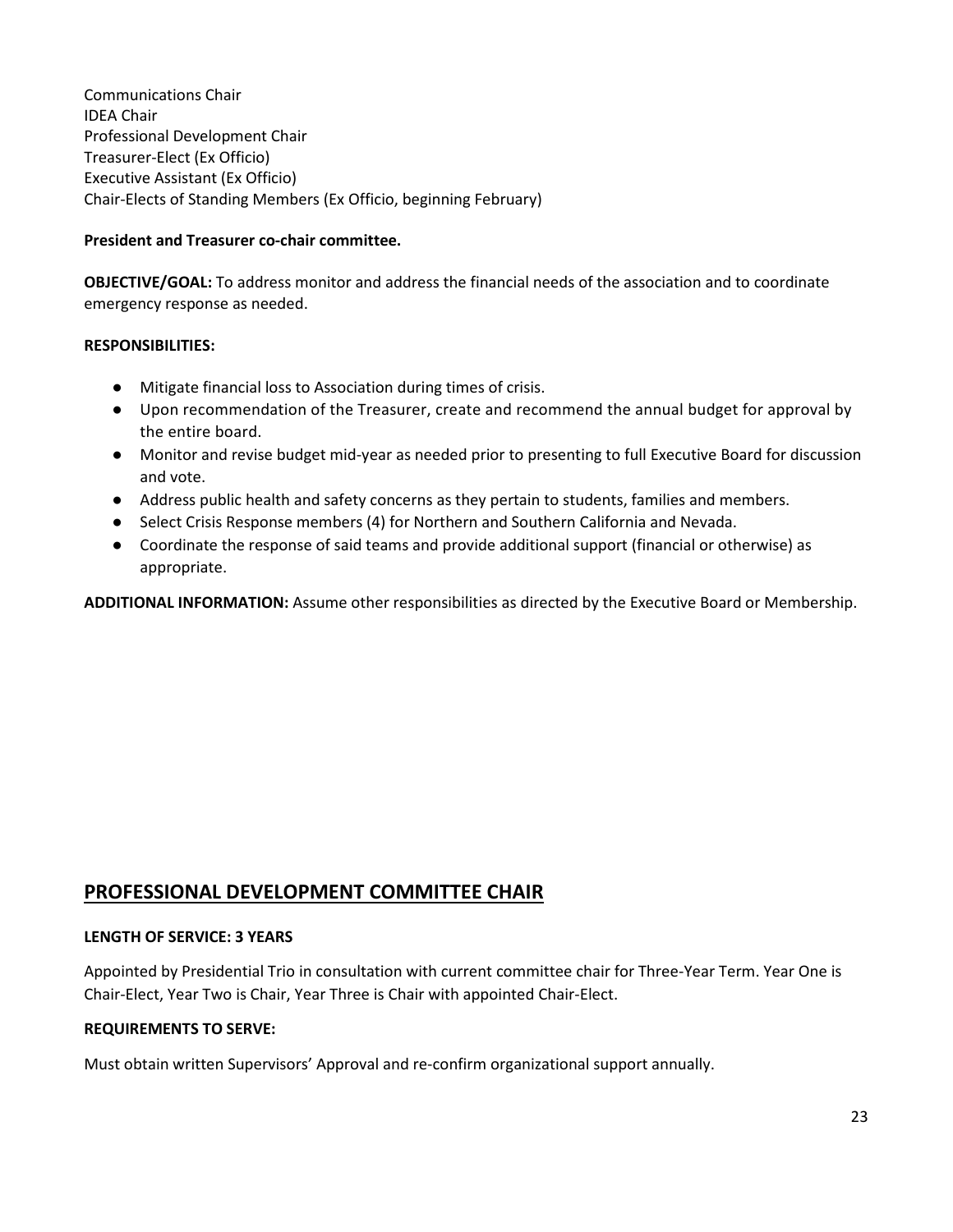Must complete Conflict of Interest Form to disclose potential conflicts annually.

Must complete Participation Agreement annually to acknowledge required meetings and responsibilities of the position.

Must attend 2-Day Board Retreat and 4 additional board meetings (September, December, February, Annual Conference) annually. Must submit committee reports prior to retreat and meetings.

Must be a voting WACAC Member.

**OBJECTIVE/GOAL:** To plan appropriate professional development events for the year.

#### **RESPONSIBILITIES:**

- Develop programs for the enhancement of professional and ethical college counseling at secondary and post-secondary levels to include but not limited to Share, Learn and Connect events, WACAC Wednesdays, District Directions, Leadership Development Institute and Summer Admissions Institute. These programs are considered Sub-Committees of Professional Development. The PD Chair(s) is/are Ex-Officio of all sub-committees. The current President is Ex Officio for the Professional Development Committee.
- Select Sub-Committee Chairs and report their names to the Secretary annually. All Sub-Committee Chairs and committee members they select must hold voting membership in WACAC. Sub-Committee Chairs must report committee members' names to the Secretary annually.
- Working in coordination with Sub-Committee Chairs to establish and maintain committee budgets for each Sub-Committee within established Fiscal Policy guidelines.
- Responsible for bringing contracts to Presidential Trio and for co-signing said contracts in conjunction with sitting President.
- Serve as a member of the Oversight Committee.
- Given the broad reach of the Professional Development Committee, it is recognized that the WACAC Membership may be served best utilizing a Co-Chair model where two individuals hold the position of Professional Development Chair and share responsibilities for its success.
- Responsible for appointing, in consultation with Presidential Trio, Chair-Elect at end of Second Year to serve as assistant during Year Three. Chair-Elect typically is selected from active members of the Committee and/or newly elected Delegates.

**ADDITIONAL INFORMATION:** Email address: [wacacpd@wacac.org.](mailto:wacacpd@wacac.org) Assume other responsibilities as directed by the President.

### **TRANSFER ADVOCACY COMMITTEE CHAIR**

#### **LENGTH OF SERVICE: 3 YEARS**

Appointed by Presidential Trio in consultation with current committee chair for Three-Year Term. Year One is Chair-Elect, Year Two is Chair, Year Three is Chair with appointed Chair-Elect.

#### **REQUIREMENTS TO SERVE:**

Must obtain written Supervisors' Approval and re-confirm organizational support annually.

Must complete Conflict of Interest Form to disclose potential conflicts annually.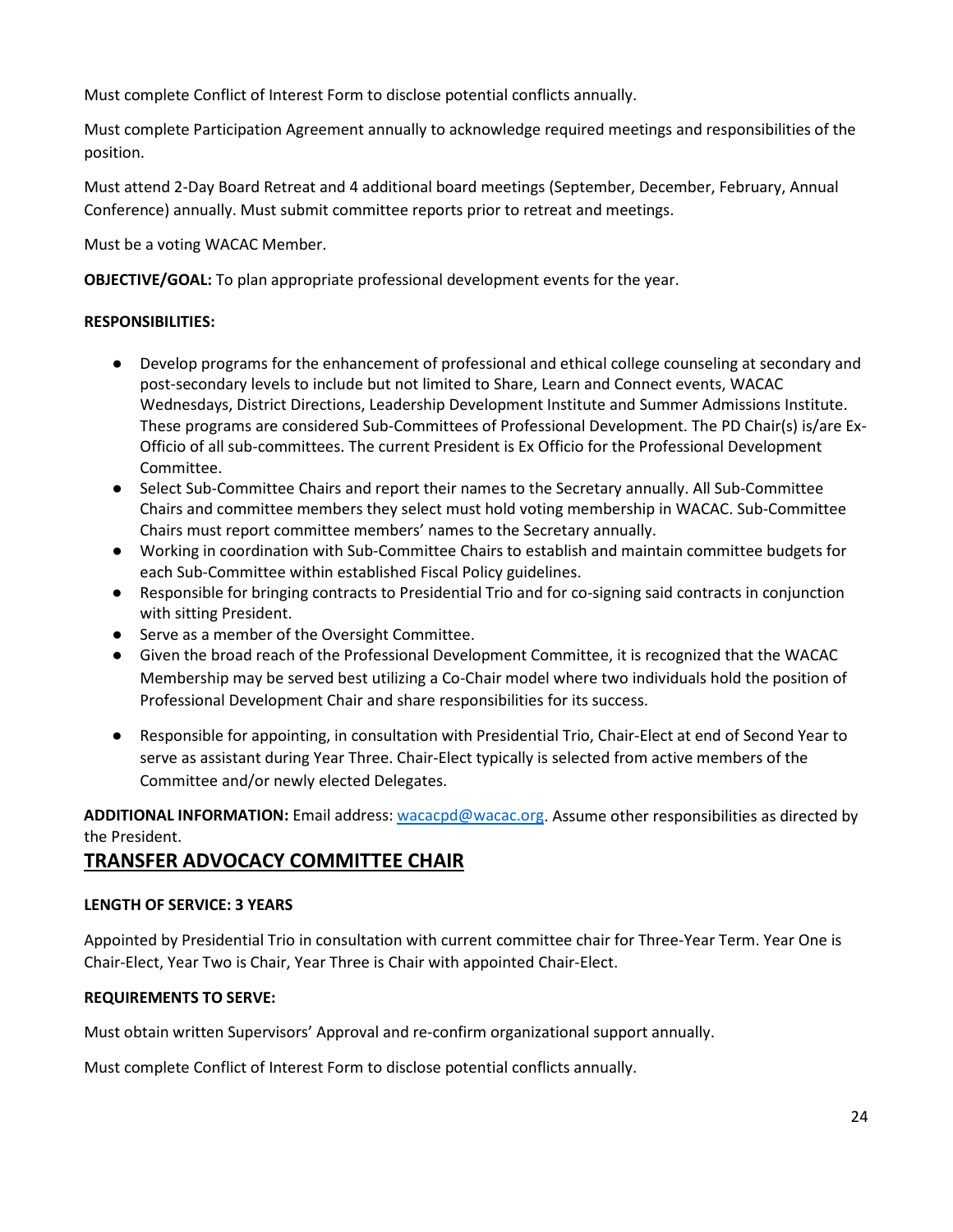Must complete Participation Agreement annually to acknowledge required meetings and responsibilities of the position.

Must attend 2-Day Board Retreat and 4 additional board meetings (September, December, February, Annual Conference) annually. Must submit committee reports prior to retreat and meetings.

Must be a voting WACAC Member.

**OBJECTIVE/GOAL:** To address the needs of the Transfer Community in the transition from secondary to postsecondary education.

#### **RESPONSIBILITIES:**

- Work with the Chairs of all standing committees to provide professional development support for transfer students within California and Nevada and professional development for counselors on all levels who work with transfer students.
- Serve as liaison to organizations within California and Nevada that place major focus on serving transfer students and counselors.
- Establish and maintain committee budget within established Fiscal Policy guidelines.
- Select members of the committee and report their names to the Secretary annually. All committee members must hold voting membership in WACAC. The current President is Ex Officio.
- Responsible for appointing, in consultation with Presidential Trio, Chair-Elect at end of Second Year to serve as assistant during Year Three. Chair-Elect typically is selected from active members of the Committee and/or newly elected Delegates.

**ADDITIONAL INFORMATION:** Email address: [wacactransfer@wacac.org.](mailto:wacactransfer@wacac.org) Assume other responsibilities as directed by the President.

## **Appointed Ad-Hoc Committees & Job Descriptions**

### **AD-HOC COMMITTEES, 2021-2022:**

**Community-Based Organizations (Term ends 6/22),** Email address: wacaccbo@wacac.org

**Languages Access (Term ends 6/23),** Email address: wacaclanguages@wacac.org

**LENGTH OF SERVICE:** Two years with the potential for extension to a third year should circumstances warrant. No more than 3 Ad Hoc Committees during any given year.

#### **REQUIREMENTS TO SERVE:**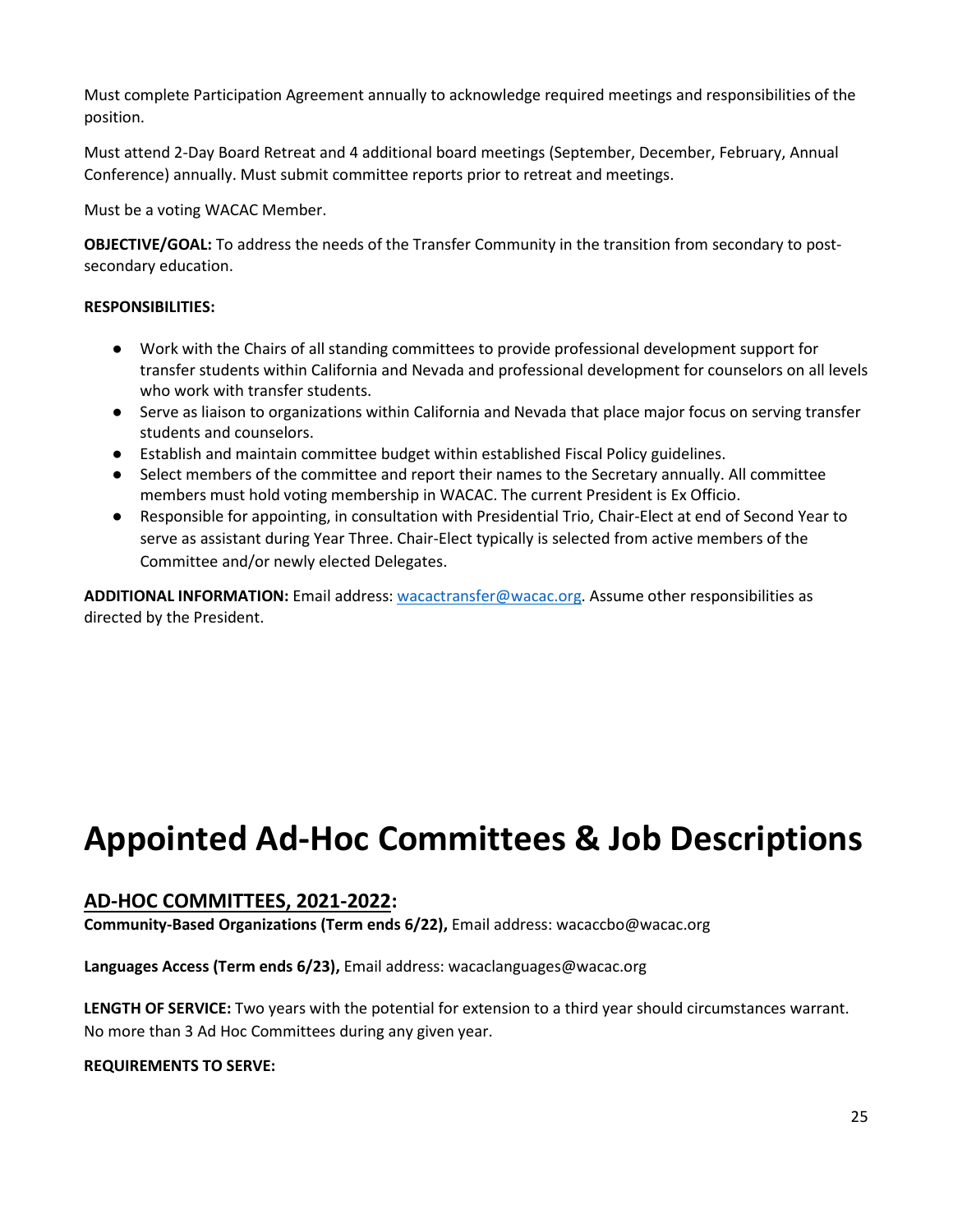Must be a member of group they are representing.

Must obtain written Supervisors' Approval and re-confirm organizational support annually.

Must complete Conflict of Interest Form to disclose potential conflicts annually.

Must complete Participation Agreement annually to acknowledge required meetings and responsibilities of the position.

Must attend 2-Day Board Retreat and 4 additional board meetings (September, December, February, Annual Conference) annually. Must submit committee reports prior to retreat and meetings.

Must be a voting WACAC Member.

**OBJECTIVE/GOAL:** To represent the population served by the committee on the board and to highlight needs of said group.

#### **RESPONSIBILITIES:**

- Address specific goal/focus upon recommendation of the Oversight Committee and Executive Board.
- Provide timely updates about Ad Hoc work at each board meeting during the year.
- Serve as a liaison to other professional organizations within California and Nevada that provide synchronous work to the committee.
- Report annually to the Board the professional organizations in which we have formal and informal relationships as they relate to Ad Hoc committee work.
- Seek approval from the President and/or Board before entering into any formal agreements, MOU's or contracts with any organization on behalf of WACAC.
- In conjunction with Presidential Trio, invite representatives from other associations to attend Board Meetings.
- Establish and maintain committee budget within established Fiscal Policy guidelines.
- Select members of the committee and report their names to the Secretary annually. All committee members must hold voting membership in WACAC. The current President is Ex Officio.
- Responsible for recommending outcomes and potential extension of committee work at the end of the Second Year of service to the board.

**ADDITIONAL INFORMATION:** Assume other responsibilities as directed by the President.

## **Past Presidents' Council**

## **PAST PRESIDENTS' COUNCIL**

**LENGTH OF SERVICE:** Ongoing upon achieving the status of Past President emeritus.

**REQUIREMENTS TO SERVE:** Annual renewal of complimentary WACAC membership.

**OBJECTIVE/GOAL:** Council promotes continued involvement and experiences of past presidents to further strengthen the Association.

#### **RESPONSIBILITIES:**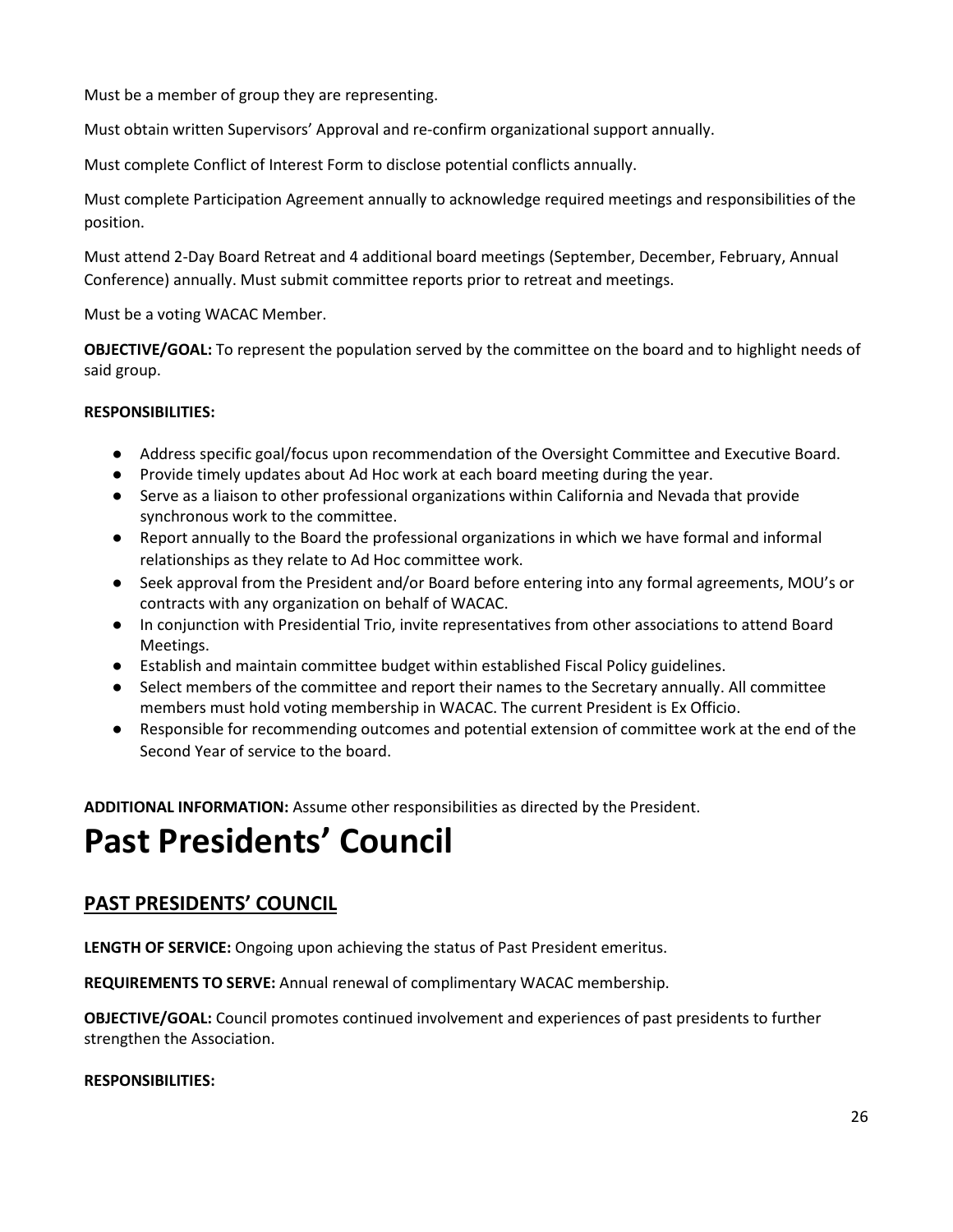- Administer the Annual WACAC Awards and the Elaine Berman-Gordon Chalmers Fund Scholarships.
- Represent the Association as requested by the President and/or Presidential Trio.
- Provide historical context for Association decisions and make recommendations to the current Executive Board.
- The Immediate Past President shall invite one member to attend each of the five annual board meetings.

**ADDITIONAL INFORMATION:** Assume other responsibilities as directed by the President.

## **Employee Job Descriptions**

## **EXECUTIVE ASSISTANT - Effective 9.1.2018**

The role of the Executive Assistant serves a critical role within the Western Association for College Admission Counseling (WACAC) while working with a rotating group of Executive Board members. Working under the supervision of WACAC's president, the Executive Assistant is not an elected position, and thereby serves the ever-changing needs of the Executive Board while working within the elements of the job description below. This is a full-time, 12-month per year position with salary and benefits as described in the accompanying, signed employment letter.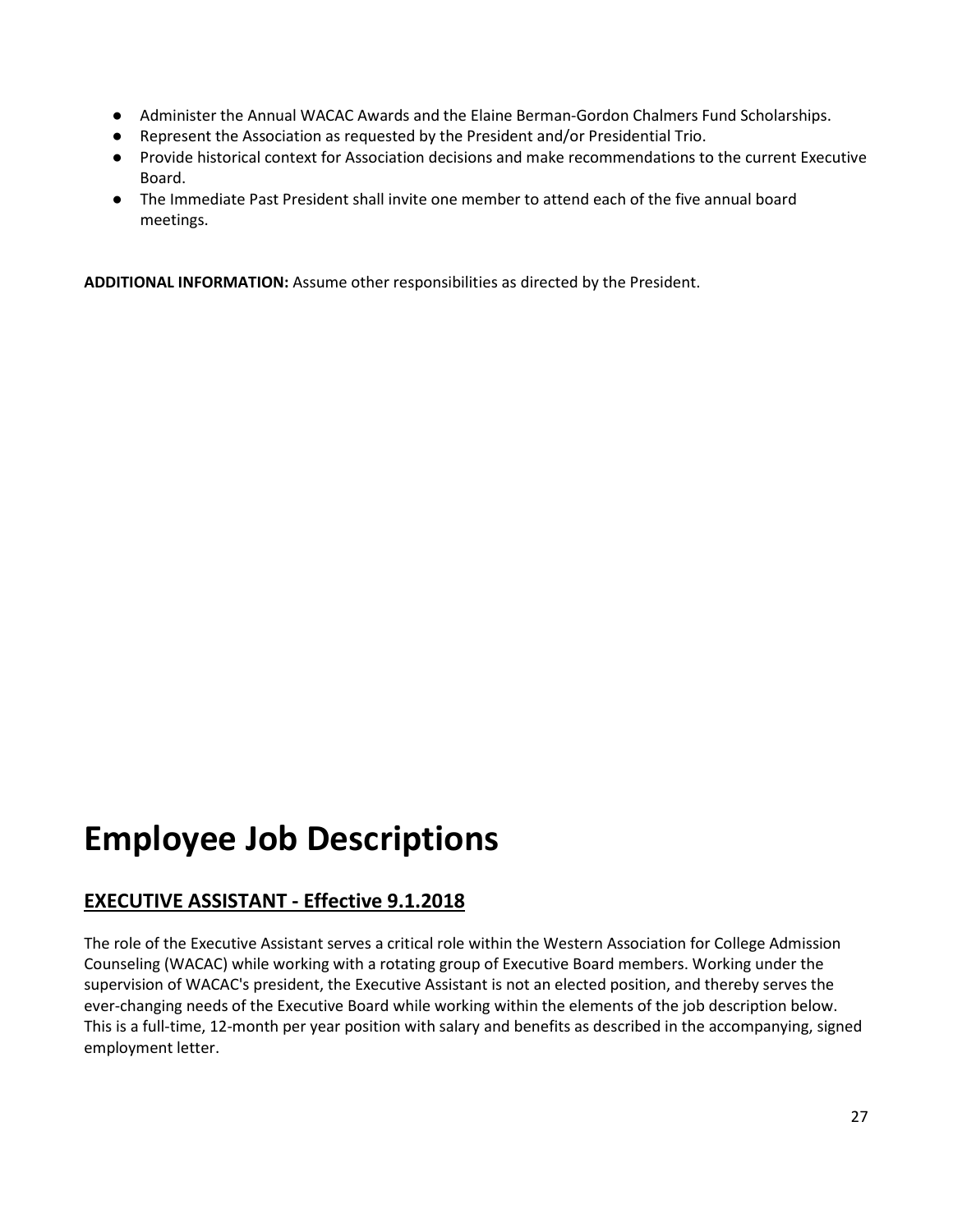#### **Membership Support:**

Support Treasurer, Membership, and Tech Coordinator. Tech Coordinator and Executive Assistant will report to the President's Council with duties reviewed by the President.

#### **Database Management & Record Keeping:**

- Assist in managing Treasurer accounts, regular transfers, deposits, transmittals & registration payments.
- Work with our Internet Service Provider in terms of website, making sure updates are accurate.
- Support to committee members' needs, maintain record management for the organization, including electronic documents and paper files relevant for WACAC.
- Serve as liaison with Communications Chair to make changes, revisions and additions to website

#### **Communications:**

- Reply to general WACAC correspondence including email, postal mail, and voice mail
- Prepare training materials for Board operating procedures
- Periodically proof and review website to ensure it is current and accurate
- Maintain Executive Board list serve
- Serve as liaison with NACAC and other state and regional assistants

#### **Organizational Support:**

- The Executive Assistant provides organizational and administrative support to the Western ACAC Executive Board and their activities.
- Annually archive all WACAC files
- Other duties as assigned from the President.

#### **Event Planning:**

- Provide logistical support including arranging for accommodations and meals for all WACAC events that require catering/space reservations and/or overnight accommodations.
- Serve as liaison to the Executive Board with events such as; Annual Retreat, Annual Conference, Legislative Conference, NACAC conference, Board meetings, Committee Chair event needs and District Directions. This includes, meal planning, housing and logistics.
- Provide updates on events to the Presidents Council and Executive Board in a timely manner.
- Support Committee Chairs in facilitating event needs for various programs (excluding hosted college fairs and SLC events).

#### **Executive Board Meetings (four per year) and 3- day Executive Board Retreat:**

- Track RSVPs and travel plans
- Arrange for hotel, meeting space, any a/v required, and meals and snacks
- Act as official secretary and be a non-voting member at meetings of the Finance Committee

#### **Annual Conference:**

- Coordinate space, AV, and catering plans relative to the conference schedule
- Serve as the point person for hotel/campus, meeting space and banquet needs
- Make space and catering arrangements for the board meeting and board dinner preceding the conference
- Coordinate activities and planning with the President-Elect or other Board member designated as the person in charge of overall annual conference planning
- Coordinate plans, space, AV and catering with IDEA chair and program chair for pre- Conference sessions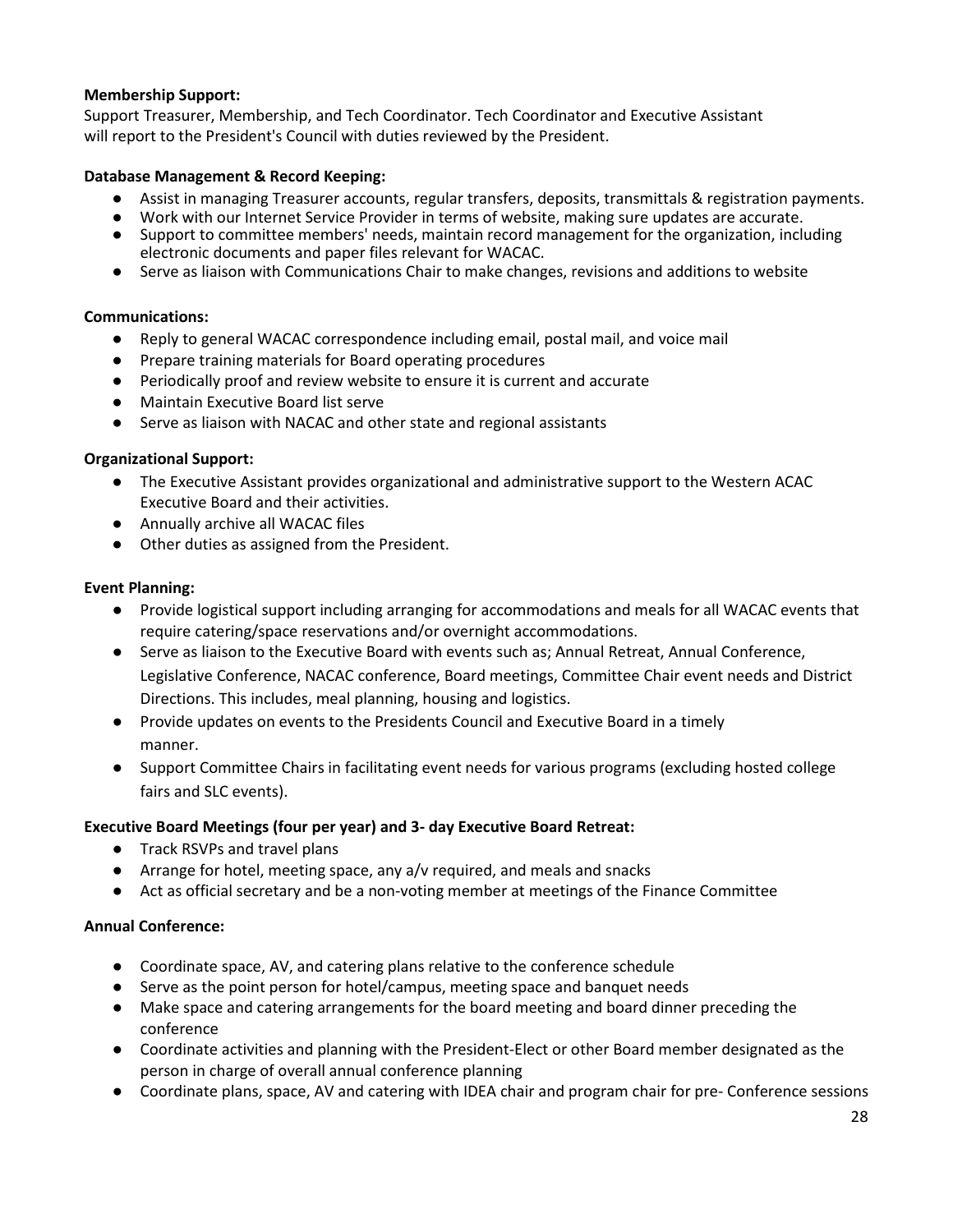● Serve as onsite meeting coordinator

#### **Legislative Conference:**

- Make arrangements for hotel, AV and catering needs
- Track RSVP and travel plans for the Board
- Coordinate activities with the GRAC Chairs

#### **District Directions:**

- Make arrangements for hotel, AV and catering needs
- Coordinate activities with the Chair of Inter-Association Committee and the lead for the District Directions Program

#### **Other Duties:**

● Other duties as assigned from the President.

#### **Minimum Qualifications:**

- Attend all Executive Board meetings, NACAC and WACAC conferences.
- Ability to prioritize goals of the organization as they relate to event planning and implementation
- Ability to be self-directed and work proactively and independently
- Experience maintaining financial records and documents
- Excellent oral and written communication skills
- Excellent attention to detail
- Competency in general computer software including extensive experience using MS Word, MS Excel, Internet and Email
- The ability to self-teach and learn new pc-based and web-based software and computer technologies
- Extensive experience using databases
- Availability to attend and act as on-site registrar at the annual WACAC Spring Conference
- Experience in high school counseling or admission counseling (Desirable Qualification)

## **TECHNOLOGY COORDINATOR - Effective 5.2.2017**

The WACAC Technology Coordinator must have excellent computer and analytical skills and comfort employing many different computer-based platforms. The coordinator is responsible for all facets of electronic event and membership registration to include the following:

1. Responsible for implementing Cvent module within constraints of WACAC Membership and events systems to include creating new registration forms, modifying, copying and updating existing forms. Cvent must be utilized to its fullest capabilities. Cvent current/planned usage includes: Membership, 7 Share Learn and Connect Events, 10 College Fairs, Government Relations conferences in California and Nevada and an Annual Summer Tour.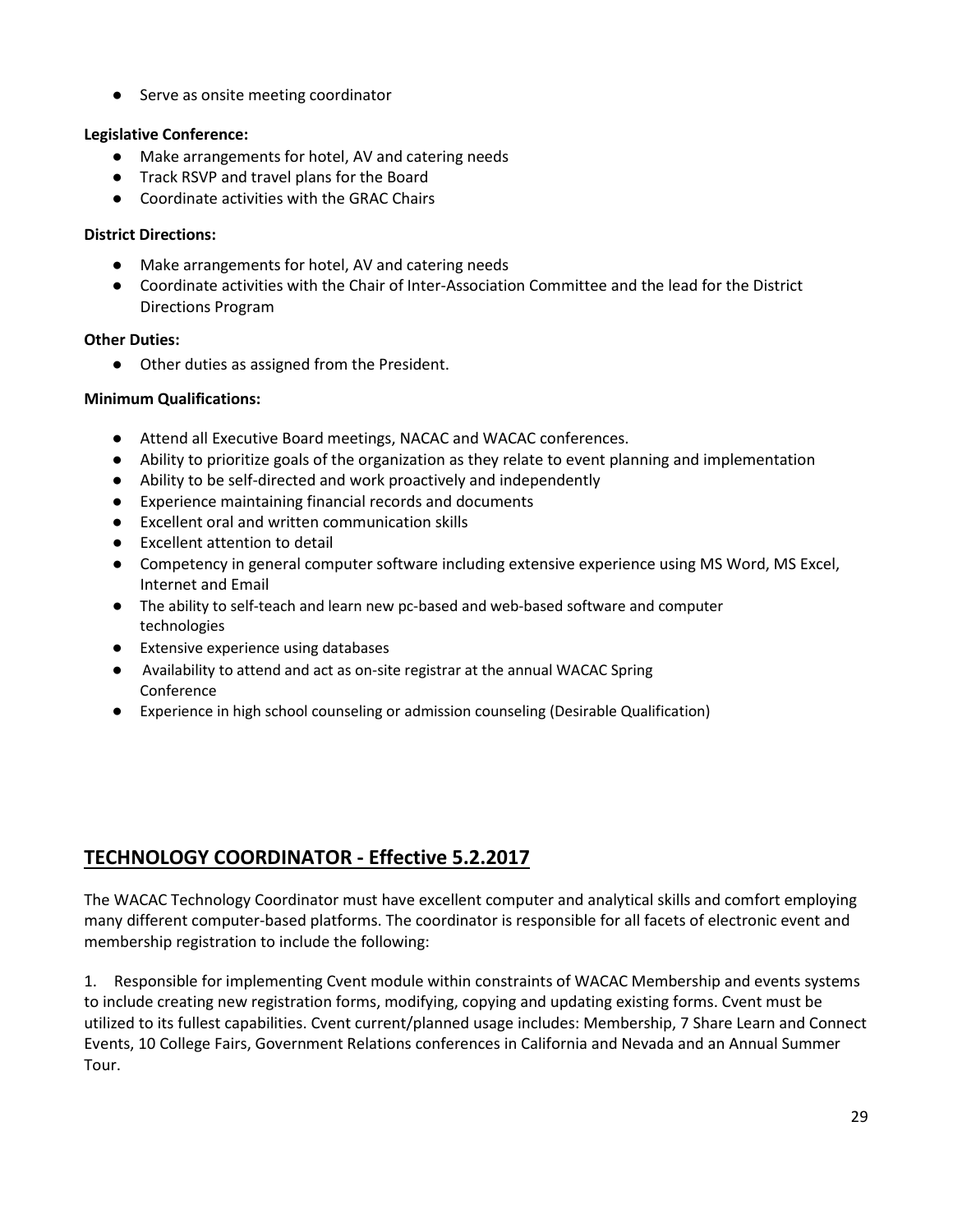2. Works in coordination with Membership Committee and Past President (Bylaws and Governance Chair) to confirm that Cvent membership event/system is within guidelines of WACAC Bylaws and in accordance with requirements from NACAC.

3. Responsible for daily updating of member lists for events that have Member Only registration paths.

4. Responsible for monitoring registrations and problem solving as necessary to assist members and nonmembers joining WACAC and registering for events.

5. Works in coordination with Communications Committee to distribute bi-weekly WACAConnection eblasts.

6. Works in coordination with Communications Committee to ensure branding of WACAC on Cvent modules mirrors that of website.

7. Works in coordination with WACAC Secretary (elected beginning 2018), Communications Committee and website hosting company (Novusweb) to ensure website is up-to-date and accurate.

8. Responsible for designing custom/parked lists so that committee chairs can gain access to Cvent data as needed and for training chairs on how to effectively use system.

9. Main point of contact for Cvent representative and training of Executive Board and associated committees.

10. Requires attendance at Cvent User Group conference typically once annually. WACAC to pay costs (air, hotel and registration if applicable) associated with attendance within scope of Fiscal Policy. It is realized that likely hotel will be based on single occupancy.

11. Requires attendance and staffing at the WACAC Annual Conference.

12. WACAC to pay stipend for cell phone usage.

13. WACAC to provide laptop computer necessary to complete tasks.

## **Forms**

**Board Agreements [Conflict of Interest Statement](https://forms.gle/ZKAtKSoG8PGRcsaE8) [Participation Agreement](https://forms.gle/U3j7pgv7uiqmHB988)**

**Financial Standard Check Request Travel Expense Report [Reimbursement Instructions](https://3fn72f6h8343uvxzx2v9bkc6-wpengine.netdna-ssl.com/wp-content/uploads/WACAC-Expense-Reimbursement-Instructions.pdf) Transmittal Form for Payment/Deposit**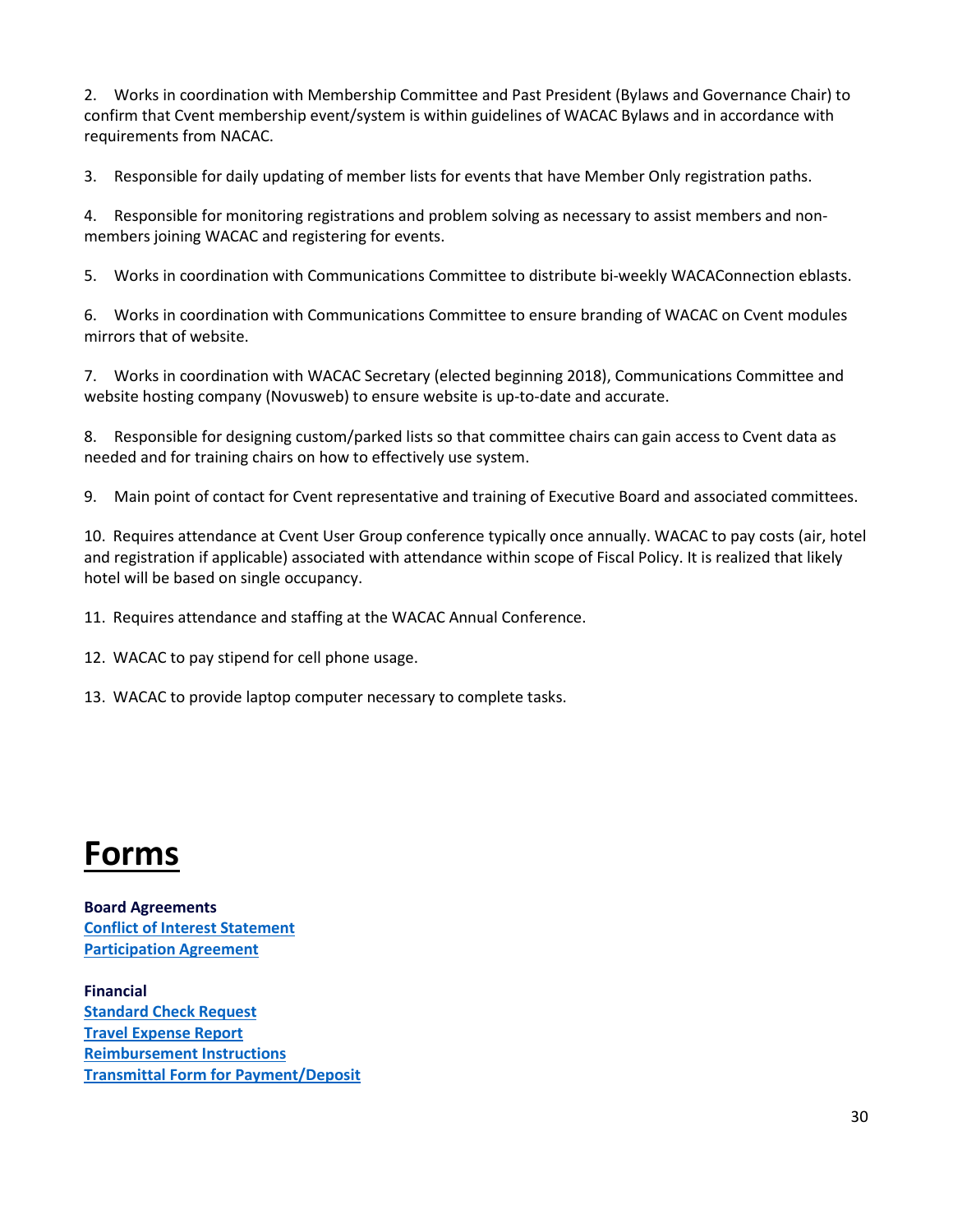**Events [Event Plan](https://forms.gle/9tC6sjzwnvopgLUB6) [Insurance Request Form](https://docs.google.com/forms/d/1F1C2irlHn5CU5iCJgm73X5rLJEZDlKuY8vT4SQqPrSA/edit?ts=5efc1f03)**

## **Technology Use Policies**

#### **Google**

WACAC employees and volunteer Executive Board members agree to use Google Drive for all association files (ie documents, spreadsheets, powerpoints, etc.) and shall utilize the WACAC emails associated with **@wacac.org**. Each Committee Chair should contact the Executive Assistant if access is required. Chairs may set their own passwords and may forward their WACAC email to their personal/work account. However, they are encouraged to login to their WACAC account to respond.

All recovery information for said emails should be listed as [wacacadmin@wacac.org](mailto:wacacadmin@wacac.org) and 818.541.9296 (WACAC Office).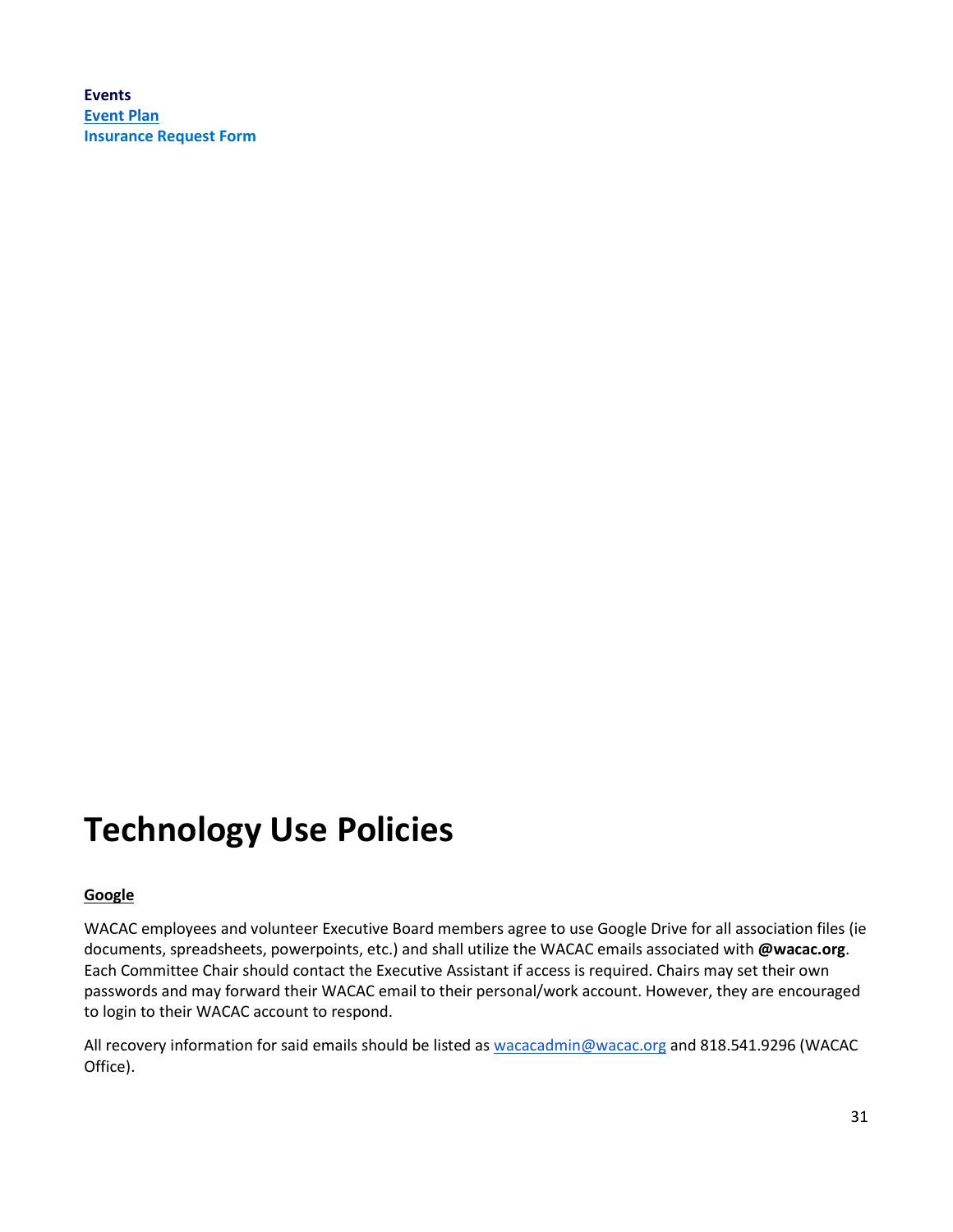WACAC maintains a Google Board Calendar foun[d here.](https://www.wacac.org/wacac-board-planning-calendar/) The calendar also details Communication flow as determined by the Communications Chair and committee members.

#### **ZOOM**

Zoom is used to conduct Virtual Meetings, including but not limited to Executive Board and Oversight Committee meetings on behalf of the Association. Contact the Office for login credentials.

#### **Hardware**

WACAC shall provides its employees with a computer workstation as outlined in their most recent contracts. It shall be the intention of WACAC to refresh these workstations every 3-4 years. It shall be the responsibility of the employee to alert the current WACAC President when it is time for a refresh of technology.

## **Fiscal Policy**

The Fiscal Policy Document is reviewed and updated annually by the Oversight Committee prior to the Summer Board Retreat.

WACAC maintains a fiscal year of July 1 - June 30.

The current Fiscal Policy Document may be foun[d here.](https://www.wacac.org/committees/fiscal-policy/)